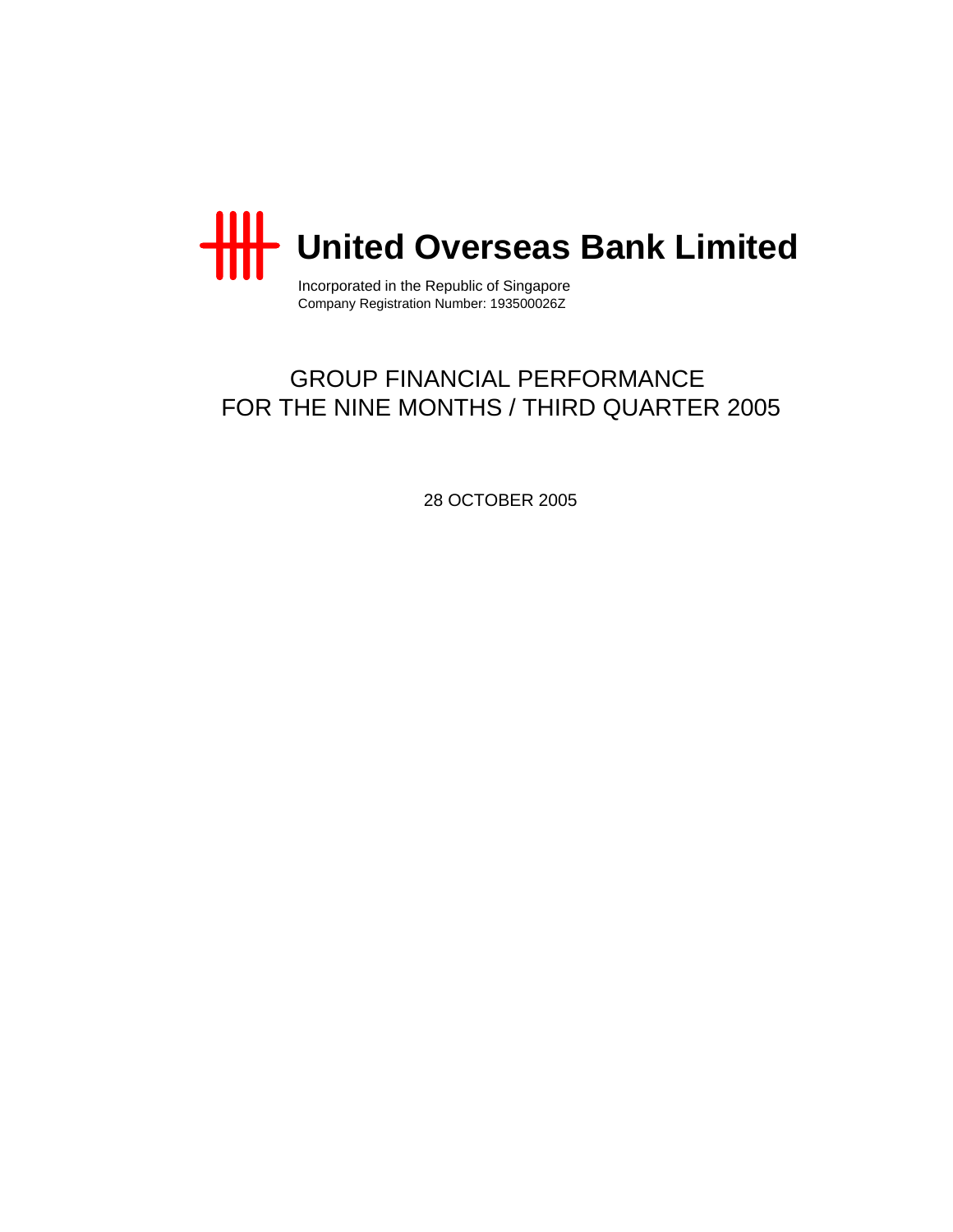# **HH UNITED OVERSEAS BANK GROUP**

| <b>Contents</b>                                                                                                                | Page           |
|--------------------------------------------------------------------------------------------------------------------------------|----------------|
| I)<br><b>Highlights and Performance Indicators</b>                                                                             |                |
| Key Indicators                                                                                                                 | 2              |
| <b>Other Indicators</b>                                                                                                        | 3              |
| <b>Review of Financial Performance</b><br>$\mathbf{II}$                                                                        |                |
| New / Revised Financial Reporting Standards                                                                                    | 4              |
| Review of Group Performance                                                                                                    | 4              |
| Unaudited Consolidated Profit and Loss Account                                                                                 | $\overline{7}$ |
| Net Interest Income                                                                                                            | 9              |
| Non-Interest Income                                                                                                            | 11             |
| <b>Operating Expenses</b>                                                                                                      | 12             |
| <b>Impairment Charges</b>                                                                                                      | 13             |
| Non-Performing Loans and Cumulative Impairment<br>III)                                                                         |                |
| Non-Performing Loans and Cumulative Impairment of the Group                                                                    | 14             |
| Non-Performing Loans by Region                                                                                                 | 15             |
| Non-Performing Loans by Industry                                                                                               | 15             |
| Secured / Unsecured Non-Performing Loans                                                                                       | 15             |
| IV) Segmental Analysis                                                                                                         |                |
| <b>Geographical Segments</b>                                                                                                   | 16             |
| <b>Overview of Balance Sheet</b><br>V)                                                                                         |                |
| <b>Total Assets</b>                                                                                                            | 17             |
| <b>Customer Loans</b>                                                                                                          | 17             |
| Deposits                                                                                                                       | 18             |
| Debts Issued                                                                                                                   | 18             |
| Shareholders' Equity                                                                                                           | 20             |
| <b>VI) Capital Adequacy Ratios</b>                                                                                             | 21             |
| <b>VII) Exposure By Country of Operations</b>                                                                                  | 22             |
| <b>Appendix 1 - Unaudited Consolidated Balance Sheet</b><br>Appendix 2 - Unaudited Consolidated Statement of Changes in Equity |                |

**Appendix 3 - Unaudited Consolidated Cash Flow Statement**

Note:

- The financial statements are presented in Singapore dollars.
- Certain comparative figures have been restated to conform with the current period's presentation.
- Certain figures in this report may not add up to the respective totals due to rounding.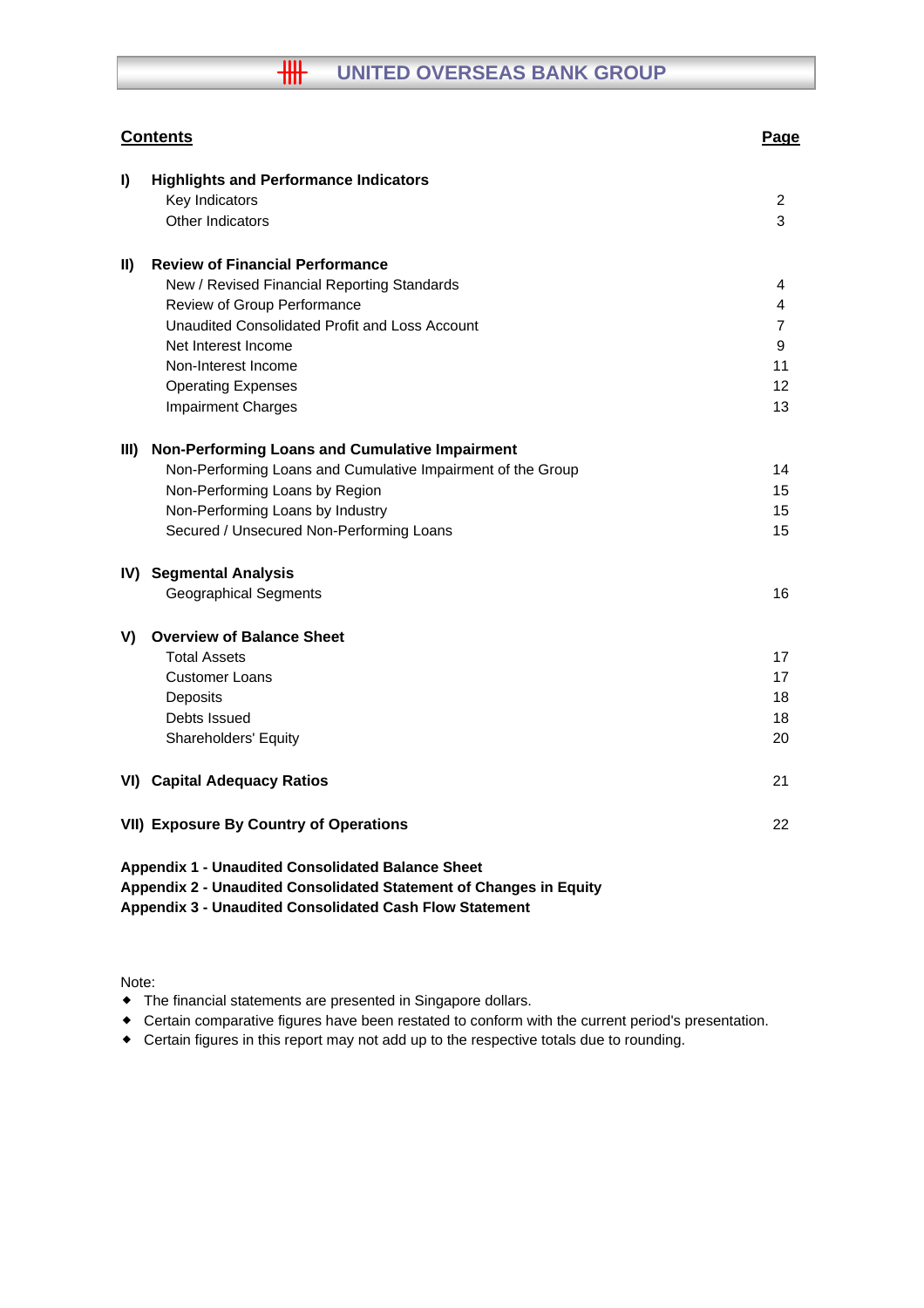## *I) Highlights and Performance Indicators*

|   |                                                             | 9 Months<br>2005 | 9 Months<br>2004 |                | 9 Mths 05 /<br>9 Mths 04<br>$\%$ | 3rd<br>Quarter<br>2005 | 2nd<br>Quarter<br>2005 | 3rd<br>Quarter<br>2004 |           | 3Q05/<br>3Q04<br>% |
|---|-------------------------------------------------------------|------------------|------------------|----------------|----------------------------------|------------------------|------------------------|------------------------|-----------|--------------------|
|   | • Key Indicators                                            |                  |                  |                |                                  |                        |                        |                        |           |                    |
|   | Net interest income (NII) (\$'m)                            | 1,734            | 1,593            | $\ddot{}$      | 8.9                              | 578                    | 574                    | 537                    | $+$       | 7.6                |
|   | Non-interest income (Non NII) (\$'m)                        | 1,000            | 806              | $\ddot{}$      | 24.0                             | 350                    | 334                    | 270                    | $\ddot{}$ | 29.3               |
|   | Total income (\$'m)                                         | 2,734            | 2,399            | $+$            | 14.0                             | 927                    | 908                    | 807                    | $+$       | 14.9               |
|   | Total expenses (\$'m)                                       | 1,020            | 863              | $\ddot{}$      | 18.2                             | 353                    | 347                    | 315                    | $+$       | 12.3               |
|   | Operating profit before goodwill                            |                  |                  |                |                                  |                        |                        |                        |           |                    |
|   | and other impairment (\$'m)                                 | 1,714            | 1,536            | $\ddot{}$      | 11.6                             | 574                    | 560                    | 493                    | $+$       | 16.5               |
| ❖ | Net profit after tax                                        |                  |                  |                |                                  |                        |                        |                        |           |                    |
|   | - Including goodwill impairment (\$'m)                      | 1,277            | 1,076            | $+$            | 18.7                             | 463                    | 409                    | 371                    | $+$       | 24.6               |
|   | - Excluding goodwill impairment (\$'m)                      | 1,335            | 1,231            | $\ddot{}$      | 8.5                              | 463                    | 465                    | 426                    | $+$       | 8.6                |
|   |                                                             |                  |                  |                |                                  |                        |                        |                        |           |                    |
| ❖ | Income mix:                                                 |                  |                  |                |                                  |                        |                        |                        |           |                    |
|   | - NII / Total income (%)                                    | 63.4             | 66.4             | $\blacksquare$ | 3.0 % pt                         | 62.3                   | 63.2                   | 66.5                   |           | 4.2 % pt           |
|   | - Non NII / Total income (%)                                | 36.6             | 33.6             |                | $+3.0%$ pt                       | 37.7                   | 36.8                   | 33.5                   |           | $+ 4.2 %$ pt       |
|   |                                                             | 100.0            | 100.0            |                |                                  | 100.0                  | 100.0                  | 100.0                  |           |                    |
|   | * Profit contribution (before tax and                       |                  |                  |                |                                  |                        |                        |                        |           |                    |
|   | goodwill impairment):                                       |                  |                  |                |                                  |                        |                        |                        |           |                    |
|   | - Onshore (including ACU) (%)                               | 76.6             | 79.3             |                | $-2.7%$ pt                       | 77.3                   | 74.2                   | 76.9                   |           | $+ 0.4 %$ pt       |
|   | - Offshore (%)                                              | 23.4             | 20.7             |                | + 2.7 % pt                       | 22.7                   | 25.8                   | 23.1                   |           | $-0.4%$ pt         |
|   |                                                             | 100.0            | 100.0            |                |                                  | 100.0                  | 100.0                  | 100.0                  |           |                    |
|   |                                                             |                  |                  |                |                                  |                        |                        |                        |           |                    |
|   | ❖ Annualised return on average                              |                  |                  |                |                                  |                        |                        |                        |           |                    |
|   | shareholders' equity<br>- Including goodwill impairment (%) | 12.5             | 10.7             |                | $+ 1.8 %$ pt                     | 13.7                   | 12.0                   | 11.0                   |           | $+ 2.7 %$ pt       |
|   | - Excluding goodwill impairment (%)                         | 13.1             | 12.2             |                | $+ 0.9 %$ pt                     | 13.7                   | 13.6                   | 12.7                   |           | $+ 1.0 %$ pt       |
|   |                                                             |                  |                  |                |                                  |                        |                        |                        |           |                    |
|   | * Annualised basic earnings per share                       |                  |                  |                |                                  |                        |                        |                        |           |                    |
|   | - Including goodwill impairment $(e)$                       | 110.8            | 91.3             | $\ddot{}$      | 21.4                             | 120.4                  | 106.4                  | 94.5                   | $\ddot{}$ | 27.4               |
|   | - Excluding goodwill impairment $(e)$                       | 115.8            | 104.4            | $\ddot{}$      | 10.9                             | 120.4                  | 121.0                  | 108.4                  | $\pm$     | 11.1               |
|   |                                                             |                  |                  |                |                                  |                        |                        |                        |           |                    |
|   | * Annualised return on average assets                       |                  |                  |                |                                  |                        |                        |                        |           |                    |
|   | - Including goodwill impairment (%)                         | 1.25             | 1.20             |                | $+0.05%$ pt                      | 1.35                   | 1.21                   | 1.20                   |           | $+ 0.15 %$ pt      |
|   | - Excluding goodwill impairment (%)                         | 1.31             | 1.37             |                | $-0.06%$ pt                      | 1.35                   | 1.38                   | 1.37                   |           | $-0.02%$ pt        |
|   | * Annualised NII / Average interest bearing                 |                  |                  |                |                                  |                        |                        |                        |           |                    |
|   | assets (%)                                                  | 1.99             | 2.11             |                | $-0.12 \%$ pt                    | 1.93                   | 1.97                   | 2.05                   |           | $-0.12 \%$ pt      |
|   |                                                             |                  |                  |                |                                  |                        |                        |                        |           |                    |
|   | * Expense / Income ratio (%)                                | 37.3             | 36.0             |                | $+ 1.3 %$ pt                     | 38.1                   | 38.3                   | 39.0                   |           | $-0.9%$ pt         |
|   | Dividend rates                                              |                  |                  |                |                                  |                        |                        |                        |           |                    |
| ۰ | - Interim (%)                                               | 20.0             | 20.0             |                |                                  |                        | 20.0                   |                        |           |                    |
|   | - Special dividend in specie (%)                            | 28.5             |                  |                | + 28.5 % pt                      | ۰                      | 28.5                   |                        |           |                    |
|   |                                                             |                  |                  |                |                                  |                        |                        |                        |           |                    |
|   |                                                             |                  |                  |                |                                  |                        |                        |                        |           |                    |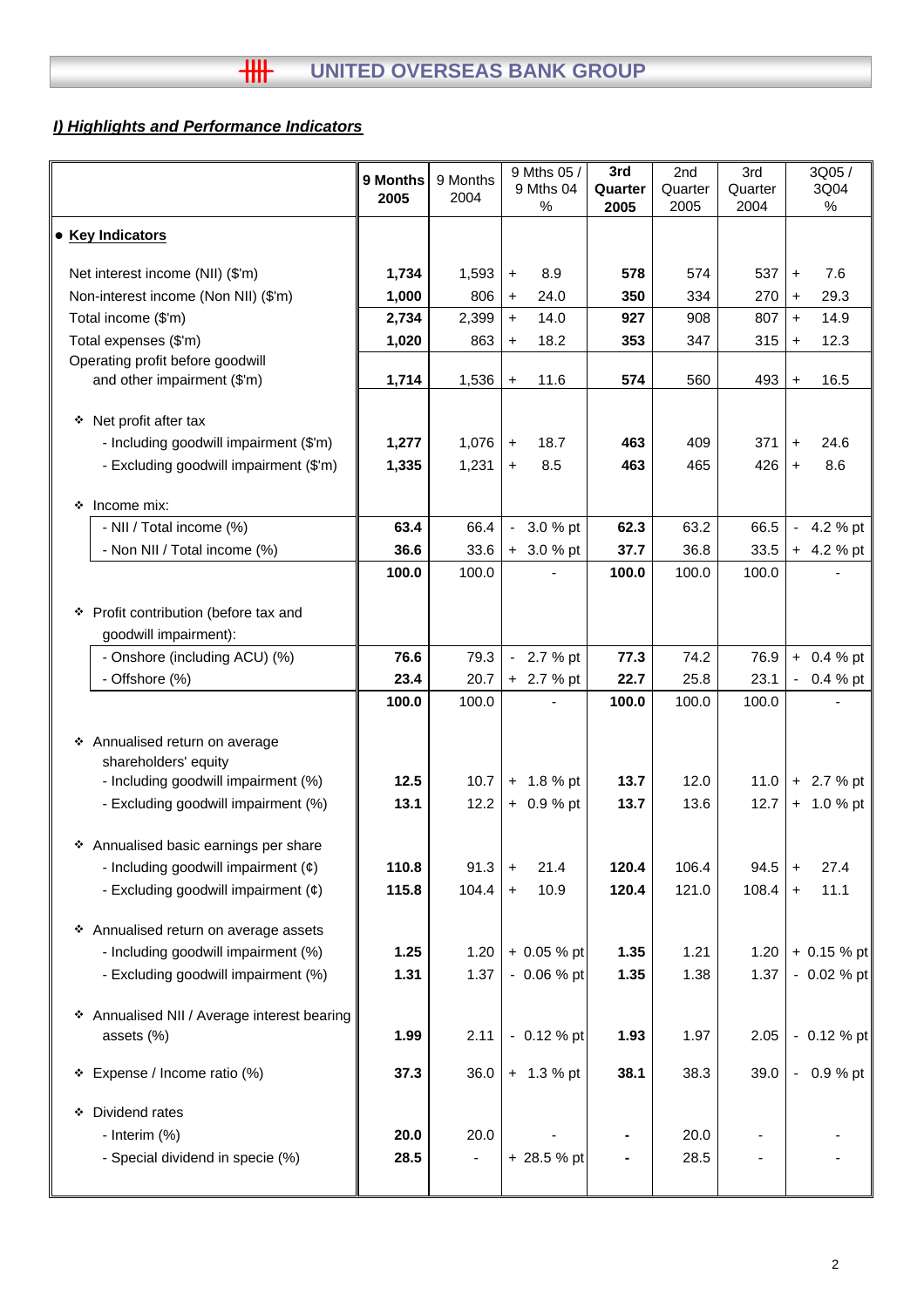## *I) Highlights and Performance Indicators*

|                                                         | 30-Sep-05 | Restated<br>31-Dec-04 | Sep-05 /<br>Restated<br>Dec-04<br>(% ) | 30-Sep-04 | Sep-05 /<br>Sep-04<br>(%)  |
|---------------------------------------------------------|-----------|-----------------------|----------------------------------------|-----------|----------------------------|
| <b>Other Indicators</b>                                 |           |                       |                                        |           |                            |
| Customer loans (net) (\$'m)<br>❖                        | 65,739    | 64,188                | 2.4<br>$\ddagger$                      | 64,489    | 1.9<br>$\ddot{}$           |
| Customer deposits (\$'m)<br>❖                           | 83,341    | 78,951                | 5.6<br>$\ddot{}$                       | 77,373    | 7.7<br>$+$                 |
| Loans / Deposits ratio $^\circledR$ (%)<br>❖            | 78.9      | 81.3                  | 2.4 % pt<br>$\blacksquare$             | 83.3      | 4.4 % pt                   |
| Non-performing loans (NPLs) (\$'m)<br>۰                 | 4,290     | 5,199                 | 17.5                                   | 5,866     | 26.9                       |
| Cumulative impairment (\$'m)<br>❖                       | 2,946     | 3,573                 | 17.5                                   | 3,808     | 22.6                       |
| NPL ratio $\wedge$ (%)<br>۰                             | 6.2       | 7.6                   | 1.4 % pt<br>$\blacksquare$             | 8.5       | 2.3 % pt<br>$\blacksquare$ |
| Cumulative impairment / NPLs (%)<br>❖                   | 68.7      | 68.7                  |                                        | 64.9      | 3.8 % pt<br>$+$            |
| Total assets (\$'m)<br>۰                                | 139,792   | 134,776               | 3.7<br>$+$                             | 126,566   | 10.5<br>$+$                |
| Shareholders' equity (\$'m)<br>۰                        | 13,735    | 13,456                | 2.1<br>$+$                             | 13,566    | 1.2<br>$\ddot{}$           |
| Unrealised revaluation surplus <sup>#</sup> (\$'m)<br>۰ | 1,436     | 1,235                 | 16.3<br>$+$                            | 1,547     | 7.2                        |
| Net asset value (NAV) per share (\$)<br>۰               | 8.93      | 8.76                  | 1.9<br>$+$                             | 8.63      | 3.5<br>$\ddot{}$           |
| Revalued NAV per share (\$)<br>۰                        | 9.86      | 9.56                  | 3.1<br>$\ddagger$                      | 9.61      | 2.6<br>$\ddot{}$           |
| Net tangible asset backing per share (\$)<br>۰          | 6.31      | 6.15                  | 2.6<br>$\ddagger$                      | 6.12      | 3.1<br>$\ddot{}$           |
| * Capital adequacy ratios                               |           |                       |                                        |           |                            |
| - Tier 1 capital (%)                                    | 9.9       | 10.8                  | 0.9 % pt<br>$\blacksquare$             | 11.3      | 1.4 % pt                   |
| - Total capital (%)                                     | 15.0      | 15.5                  | 0.5 % pt<br>$\blacksquare$             | 16.1      | 1.1 % pt<br>$\blacksquare$ |
| Manpower (number)<br>۰                                  | 13,583    | 13,574                | 9 no.<br>$\ddot{}$                     | 13,593    | 10 no.                     |

 $^{\circledR}$  "Loans" refers to net customer loans while "Deposits" refers to customer deposits.

 $^{\wedge}$  NPL ratio represents NPLs (excluding debt securities) as a percentage of gross customer loans.

# Refer to unrealised revaluation surplus on properties and securities which was not incorporated into the financial statements.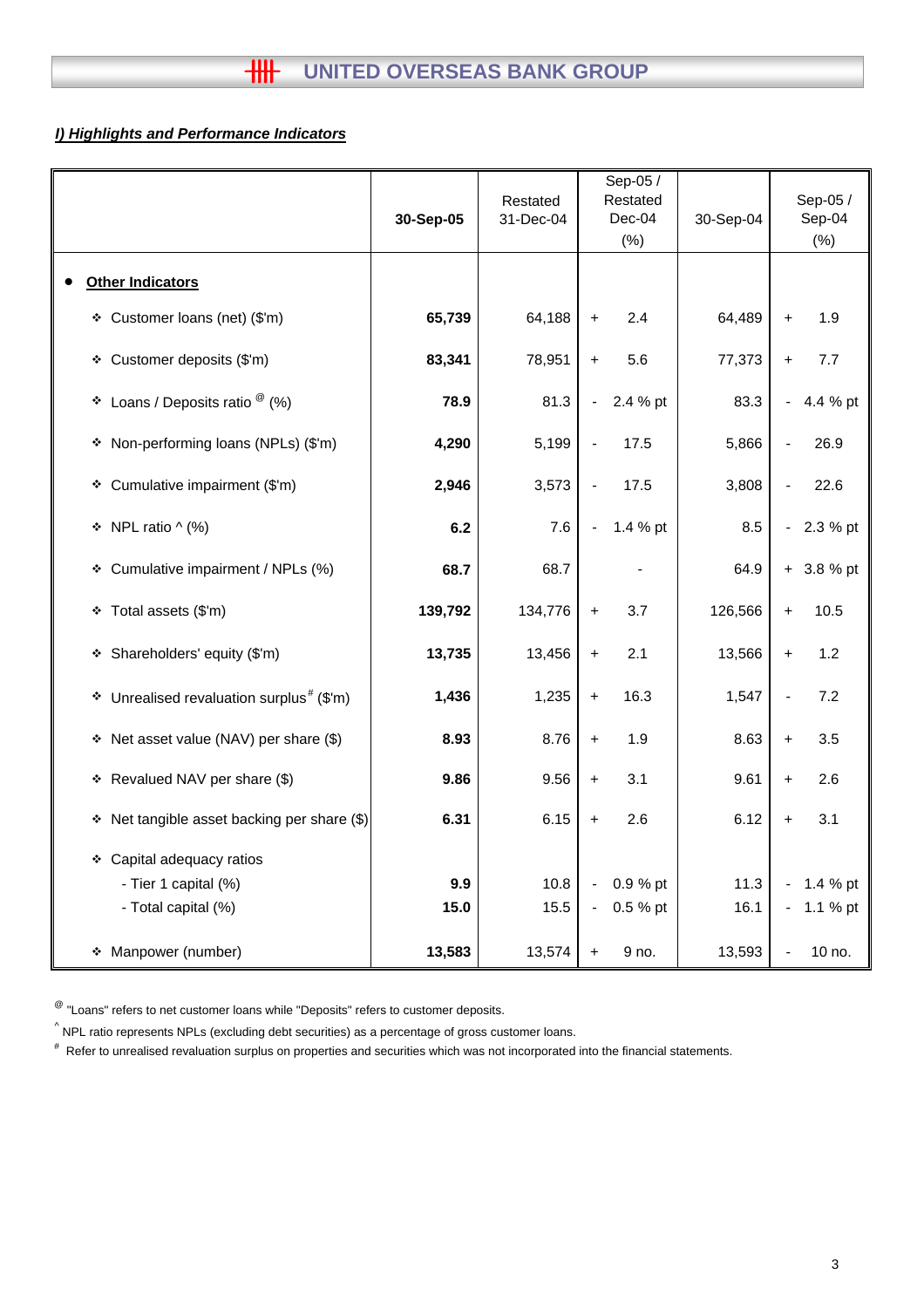## **New / Revised Financial Reporting Standards**

The financial statements have been prepared in accordance with Singapore Financial Reporting Standards ("FRS"). The new and revised FRS that are applicable to the Group with effect from 1 January 2005 and that have impact on the Group's financials are as follows:

- (a) FRS39 Financial Instruments: Recognition and Measurement
- (b) FRS103 Business Combinations / FRS36 Impairment of Assets / FRS38 Intangible Assets
- (c) FRS102 Share-based Payment
- (d) FRS105 Non-current Assets Held for Sale and Discontinued Operations

FRS39 requires prospective application with the opening balances of the affected financial assets and financial liabilities as at 1 January 2005 to be restated and the resulting changes adjusted to the shareholders' equity. The restated 31 December 2004 balances in this report refer to the adjusted opening balances as at 1 January 2005 and are presented to facilitate comparison with the current period's balances.

Other than the above changes, the accounting policies and computation methods adopted in the financial statements for the first nine months of 2005 are the same as those adopted in the audited financial statements for the financial year ended 31 December 2004.

## **Review of Group Performance**

## **Results**

The Group acquired Bank of Asia Public Company Limited and its subsidiaries ("BOA") on 27 July 2004. Accordingly, only two months of BOA's results were included in the Group's profit and loss account for the first nine months / third quarter of 2004.

#### **9 Months 2005 versus 9 Months 2004**

The Group's net profit after tax ("NPAT") of \$1,277 million recorded for the first nine months of 2005 ("this year-to-date") was an increase of \$201 million or 18.7% over the \$1,076 million registered in the first nine months of 2004 ("last year-to-date"). The increase was mainly due to higher net interest income, higher fee and commission income, discontinuation of goodwill amortisation, and higher other operating income. These were partly offset by higher operating expenses, write-off of goodwill in respect of United Overseas Bank Philippines, and lower share of profit of associates. Excluding BOA's profit contribution, the Group's NPAT would have shown an increase of 16.2% over that of last year-to-date.

Total income increased \$335 million or 14.0% to \$2,734 million for this year-to-date from \$2,399 million for last year-to-date, primarily due to higher net interest income mainly from customer loans, higher fee and commission income mainly from fund management and investment-related activities, and net gain on trading securities, government securities and derivatives as against losses for last year-to-date. BOA contributed \$214 million to the Group's total income for this year-to-date, mainly on net interest income and fee and commission income. Excluding BOA's income, the Group's total income for this year-to-date would have increased 6.9% over that of last year-to-date.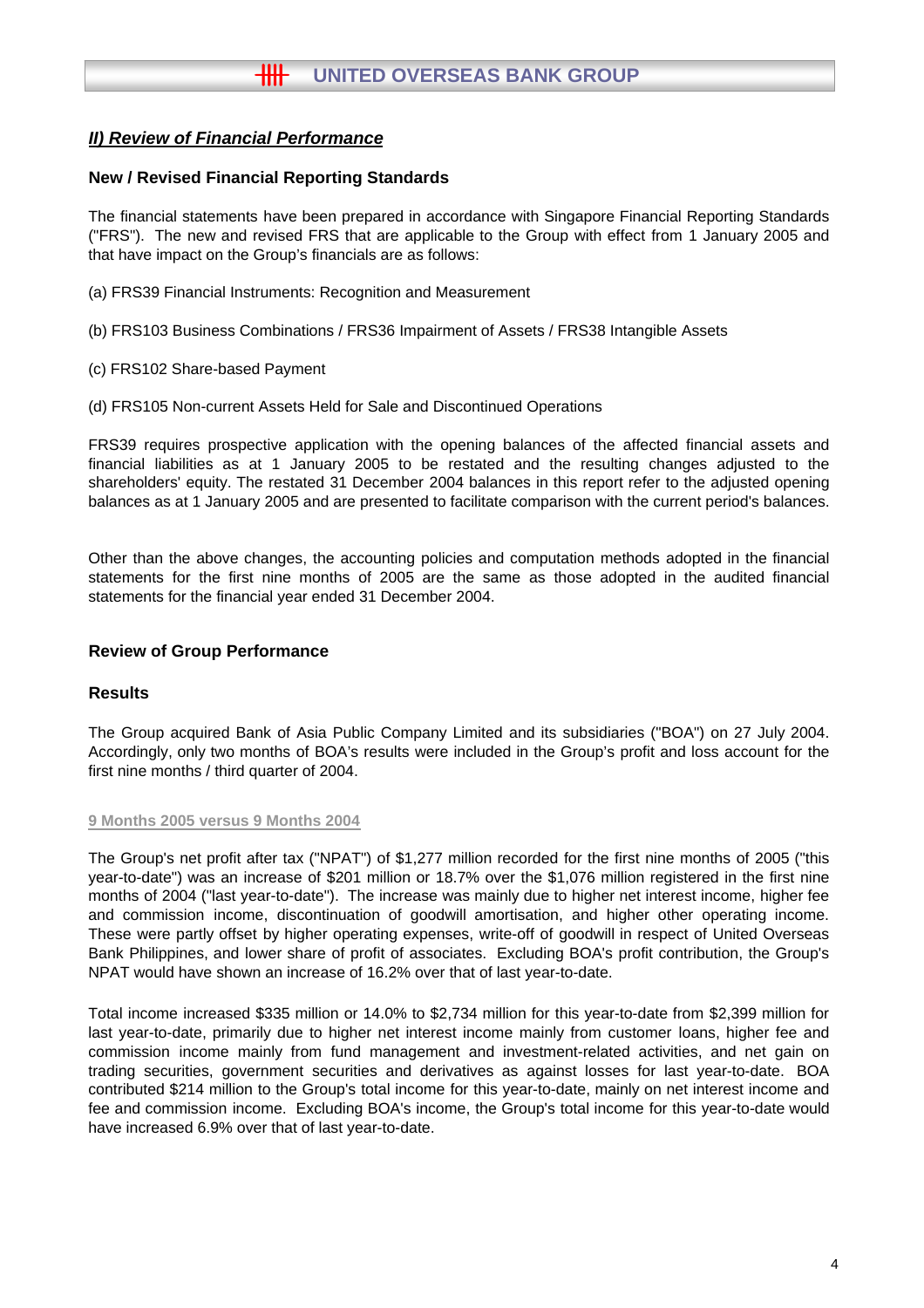#### **9 Months 2005 versus 9 Months 2004 (cont'd)**

The Group's total operating expenses increased 18.2% to \$1,020 million for this year-to-date from \$863 million for last year-to-date attributed mainly to the acquisition of BOA. Staff costs increased 16.1% to \$484 million while other operating expenses increased 20.1% to \$536 million. Consequently, the expense-toincome ratio of the Group increased to 37.3% from 36.0% a year ago. Excluding BOA's operating expenses, the Group's total operating expenses would have shown a lower increase of 5.2% and the expense-to-income ratio would be lower at 34.8%.

Total impairment charges increased \$4 million or 4.3% to \$100 million for this year-to-date, mainly due to lower write-back of collective impairment, partially offset by lower impairment charges on investment securities and loans.

Share of pre-tax profit of associates decreased 37.6% to \$77 million for this year-to-date compared to the \$123 million for last year-to-date. The decrease was mainly due to the cessation of equity accounting for United Overseas Land Limited with effect from 1 January 2005 following the divestment exercise.

#### **3Q05 versus 3Q04**

The Group's NPAT increased 24.6% to \$463 million in the third quarter of 2005 ("3Q05") from \$371 million in the third quarter of 2004 ("3Q04"). The increase was mainly due to higher fee and commission income, discontinuation of goodwill amortisation, higher net interest income and higher other operating income. These were partially offset by higher operating expenses and impairment charges in 3Q05.

Total income increased 14.9% to \$927 million in 3Q05 from \$807 million in 3Q04, mainly due to higher fee and commission income largely from investment-related and fund management activities, net gain on trading securities, government securities and derivatives as against losses in 3Q04, and higher net interest income mainly from customer loans.

The Group's total operating expenses increased 12.3% to \$353 million in 3Q05 compared to \$315 million in 3Q04. Staff cost increased 11.0% to \$169 million while other operating expenses increased 13.5% to \$185 million. Expense-to-income ratio improved to 38.1% in 3Q05 from 39.0% in 3Q04.

Total impairment charges was \$19 million in 3Q05 as compared to a write-back of \$1 million in 3Q04, mainly due to the write-back of collective impairment in 3Q04, partially offset by lower impairment charges on loans in 3Q05.

#### **3Q05 versus 2Q05**

The Group's NPAT of \$463 million recorded in 3Q05 was 13.1% higher than the \$409 million registered in the second quarter of 2005 ("2Q05"). The increase was mainly due to lower impairment charges on loans, and higher fee and commission income, partially offset by lower dividend income.

The Group's total income increased 2.2% to \$927 million in 3Q05 from \$908 million in 2Q05, while total expenses increased 1.6% to \$353 million from \$347 million in 2Q05. Consequently, expense-to-income ratio improved to 38.1% in 3Q05 from 38.3% in 2Q05.

Total impairment charges increased \$5 million or 33.4% to \$19 million in 3Q05 from \$14 million in 2Q05, largely due to the write-back of collective impairment in 2Q05, partially offset by lower impairment charges on loans.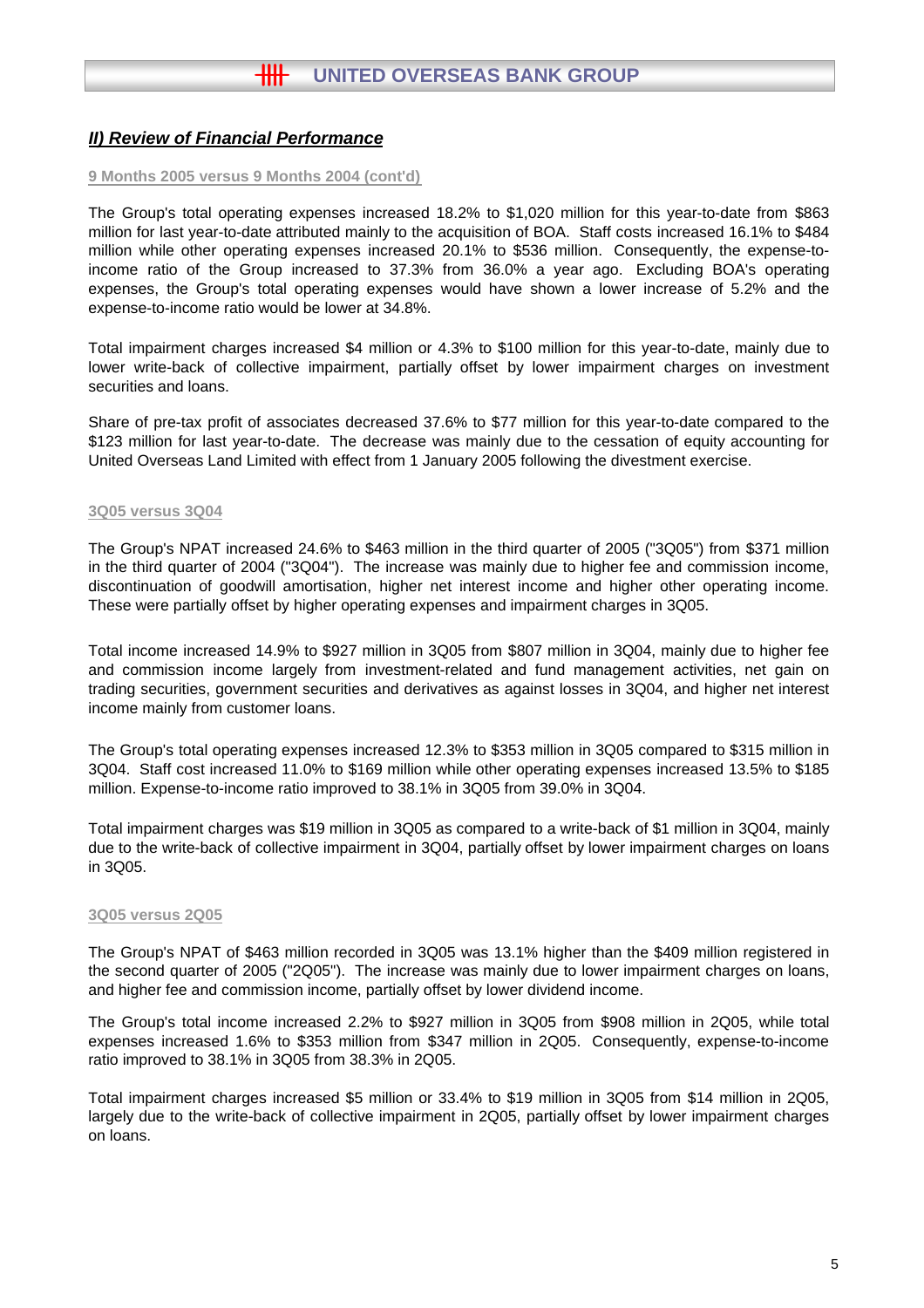## **Balance Sheet**

The Group's net loans and advances to customers of \$65,739 million as at 30 September 2005 were 2.4% higher than the \$64,188 million as at 31 December 2004 (restated) and 1.9% higher than the \$64,489 million as at 30 September 2004. Group non-performing loans ("NPLs") decreased 17.5% to \$4,290 million as at 30 September 2005 from \$5,199 million as at 31 December 2004 (restated). Consequently, Group NPL ratio improved to 6.2% as at 30 September 2005 from 7.6% as at 31 December 2004 (restated). Of the total Group NPLs as at 30 September 2005, \$2,432 million or 56.7% were secured by collateral, and \$2,769 million or 64.5% were in the Substandard category.

Total cumulative impairment of the Group was \$2,946 million as at 30 September 2005 compared to the \$3,573 million as at 31 December 2004 (restated). Collective impairment as at 30 September 2005 was \$1,318 million or 44.7% of total cumulative impairment. The total cumulative impairment as at 30 September 2005 and 31 December 2004 (restated) provided coverage of 68.7% against Group NPLs. As at 30 September 2005, unsecured NPLs were 158.6% covered by total cumulative impairment, compared to the 133.1% as at 31 December 2004 (restated).

Total assets of the Group as at 30 September 2005 were \$139,792 million, representing a growth of 3.7% and 10.5% over the \$134,776 million as at 31 December 2004 (restated) and \$126,566 million as at 30 September 2004 respectively. Shareholders' equity of the Group as at 30 September 2005 was \$13,735 million, representing an increase of 2.1% and 1.2% over the \$13,456 million as at 31 December 2004 (restated) and \$13,566 million as at 30 September 2004 respectively. This resulted in the increase in the Group's net asset value per share to \$8.93 as at 30 September 2005, from \$8.76 as at 31 December 2004 (restated) and \$8.63 as at 30 September 2004.

As at 30 September 2005, the Group's total Capital Adequacy Ratio ("CAR") of 15.0% was 5.0% points above the minimum of 10% set by Monetary Authority of Singapore. It was 0.5% point and 1.1% points lower than the total CAR of 15.5% as at 31 December 2004 (restated) and 16.1% as at 30 September 2004 respectively mainly attributed to higher risk-weighted assets.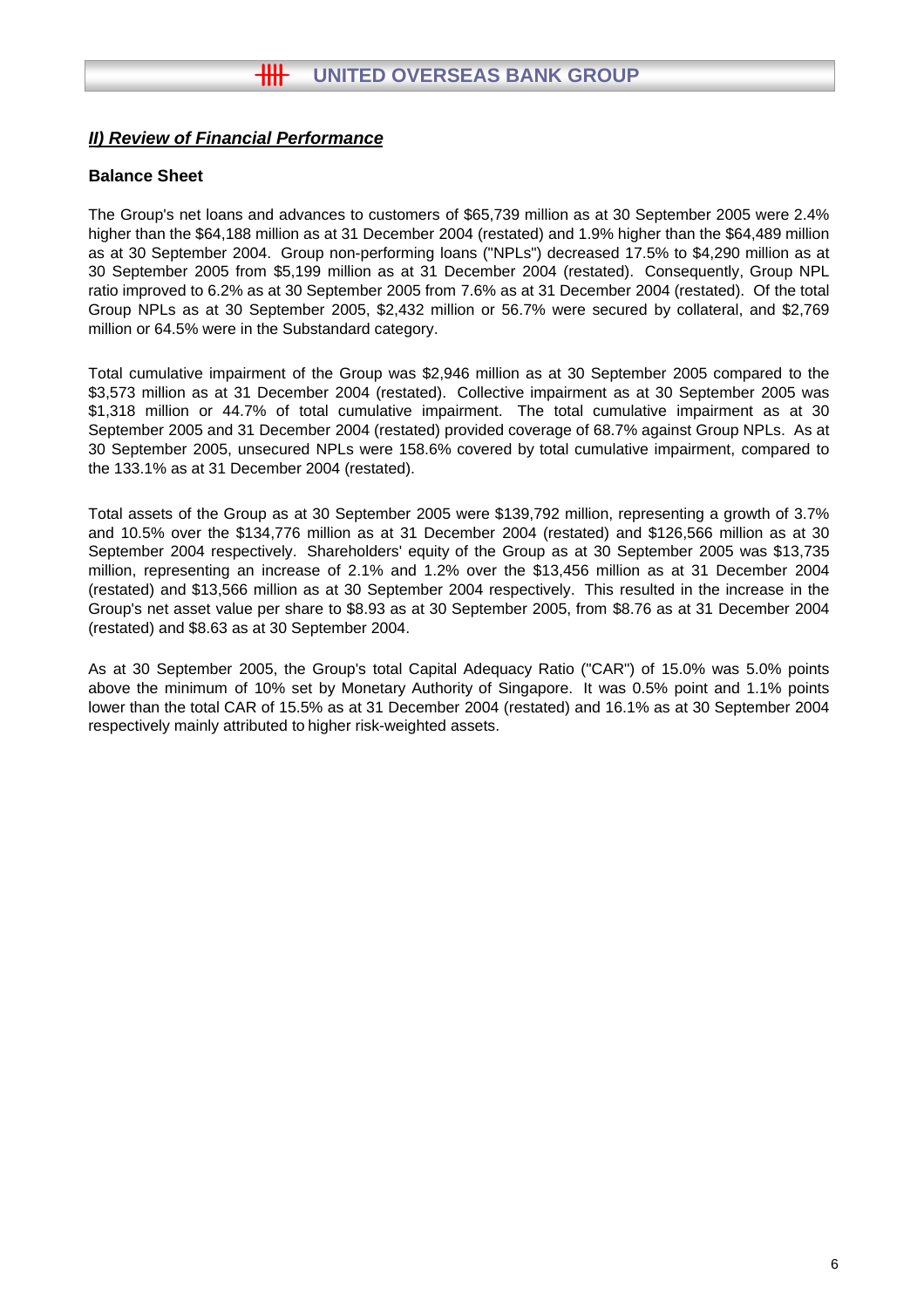## **FOR THE NINE MONTHS ENDED 30 SEPTEMBER 2005 UNAUDITED CONSOLIDATED PROFIT AND LOSS ACCOUNT**

|                                                         | 9 Months<br>2005 | 9 Months<br>2004 | 9 Mths 05 /<br>9 Mths 04 |
|---------------------------------------------------------|------------------|------------------|--------------------------|
|                                                         | \$ million       | \$ million       | %                        |
| Interest income                                         | 3,494            | 2,616            | 33.6                     |
| Less: Interest expense                                  | 1,760            | 1,023            | 72.1                     |
| Net interest income                                     | 1,734            | 1,593            | 8.9                      |
| Dividend income                                         | 56               | 38               | 46.4                     |
| Fee and commission income                               | 606              | 502              | 20.8                     |
| Rental income                                           | 48               | 49               | (1.2)                    |
| Other operating income                                  | 290              | 218              | 33.1                     |
| Total non-interest income                               | 1,000            | 806              | 24.0                     |
| Income before operating expenses                        | 2,734            | 2,399            | 14.0                     |
| Less:                                                   |                  |                  |                          |
| Staff costs                                             | 484              | 417              | 16.1                     |
| Other operating expenses                                | 536              | 446              | 20.1                     |
| Total operating expenses                                | 1,020            | 863              | 18.2                     |
| Operating profit before goodwill                        |                  |                  |                          |
| and other impairment                                    | 1,714            | 1,536            | 11.6                     |
| Less: Goodwill written-off / amortised                  | 58               | 155              | (62.7)                   |
| Less: Impairment charges                                | 100              | 96               | 4.3                      |
| Operating profit after goodwill<br>and other impairment | 1,556            | 1,285            | 21.1                     |
| Share of profit of associates                           | 77               | 123              | (37.6)                   |
| Profit before tax                                       | 1,633            | 1,408            | 16.0                     |
| Less: Tax                                               | 338              | 320              | 5.6                      |
| Profit after tax                                        | 1,295            | 1,088            | 19.0                     |
| Less:<br>Net profit attributable to minority interests  | 17               | 12               | 44.3                     |
| Net profit attributable to members                      | 1,277            | 1,076            | 18.7                     |
|                                                         |                  |                  |                          |
| Expense / Income ratio (%)                              | 37.3             | 36.0             | 1.3 % pt                 |
| Annualised earnings per share $(\phi)$<br>- Basic       | 110.8            | 91.3             | 21.4                     |
| - Diluted                                               | 110.8            | 91.3             | 21.4                     |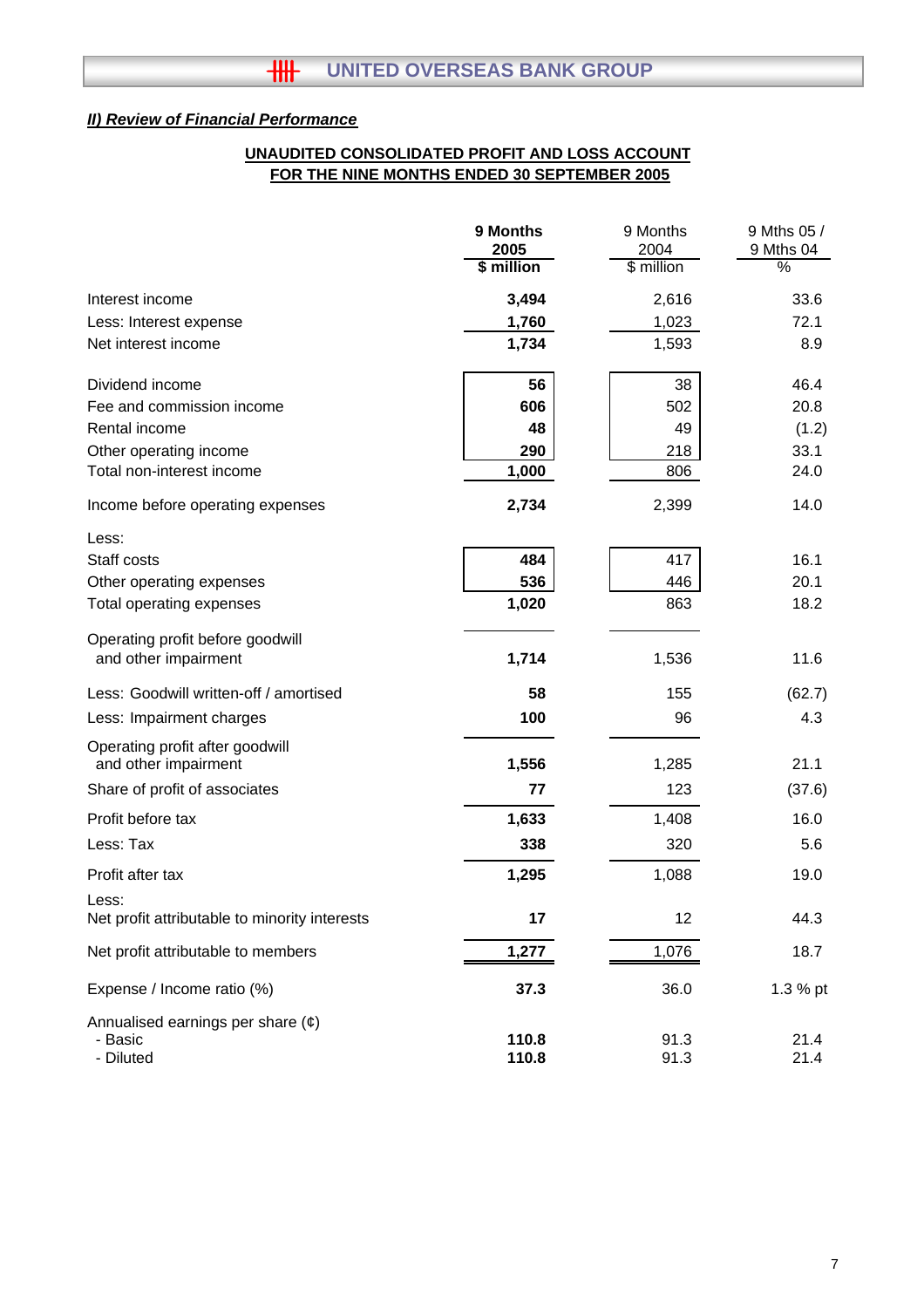## **UNAUDITED CONSOLIDATED PROFIT AND LOSS ACCOUNT FOR THE THIRD QUARTER ENDED 30 SEPTEMBER 2005**

|                                                         | 3rd Quarter    | 2nd Quarter    | 3Q05/         | 3rd Quarter | 3Q05 /       |
|---------------------------------------------------------|----------------|----------------|---------------|-------------|--------------|
|                                                         | 2005           | 2005           | 2Q05          | 2004        | 3Q04         |
|                                                         | \$ million     | \$ million     | $\frac{1}{6}$ | \$ million  | %            |
| Interest income                                         | 1,229          | 1,169          | 5.1           | 937         | 31.2         |
| Less: Interest expense                                  | 651            | 596            | 9.3           | 400         | 62.8         |
| Net interest income                                     | 578            | 574            | 0.7           | 537         | 7.6          |
| Dividend income                                         | 11             | 42             | (73.1)        | 10          | 14.3         |
| Fee and commission income                               | 234            | 186            | 26.1          | 180         | 30.4         |
| Rental income                                           | 16             | 16             | (2.5)         | 16          | (3.6)        |
| Other operating income                                  | 88             | 90             | (2.0)         | 64          | 36.8         |
| Total non-interest income                               | 350            | 334            | 4.7           | 270         | 29.3         |
| Income before operating expenses                        | 927            | 908            | 2.2           | 807         | 14.9         |
| Less:                                                   |                |                |               |             |              |
| Staff costs                                             | 169            | 163            | 3.7           | 152         | 11.0         |
| Other operating expenses                                | 185            | 185            | (0.1)         | 163         | 13.5         |
| Total operating expenses                                | 353            | 347            | 1.6           | 315         | 12.3         |
| Operating profit before goodwill                        |                |                |               |             |              |
| and other impairment                                    | 574            | 560            | 2.5           | 493         | 16.5         |
| Less: Goodwill written-off / amortised                  |                | 56             | (100.0)       | 55          | (100.0)      |
| Less: Impairment charges                                | 19             | 14             | 33.4          | (1)         | <b>NM</b>    |
| Operating profit after goodwill<br>and other impairment | 555            | 489            | 13.3          | 439         | 26.4         |
| Share of profit of associates                           | 31             | 32             | (5.5)         | 47          | (35.2)       |
| Profit before tax                                       | 585            | 522            | 12.2          | 486         | 20.4         |
| Less: Tax                                               | 116            | 106            | 9.1           | 108         | 6.6          |
| Profit after tax                                        | 470            | 416            | 13.0          | 377         | 24.4         |
| Less:<br>Net profit attributable to minority interests  | $\overline{7}$ | $\overline{7}$ | 2.3           | 6           | 13.8         |
| Net profit attributable to members                      | 463            | 409            | 13.1          | 371         | 24.6         |
| Expense / Income ratio (%)                              | 38.1           | 38.3           | $(0.2)$ % pt  | 39.0        | $(0.9)$ % pt |
| Annualised earnings per share $(e)$                     |                |                |               |             |              |
| - Basic                                                 | 120.4          | 106.4          | 13.2          | 94.5        | 27.4         |
| - Diluted                                               | 120.4          | 106.4          | 13.2          | 94.5        | 27.4         |

NM denotes "Not Meaningful".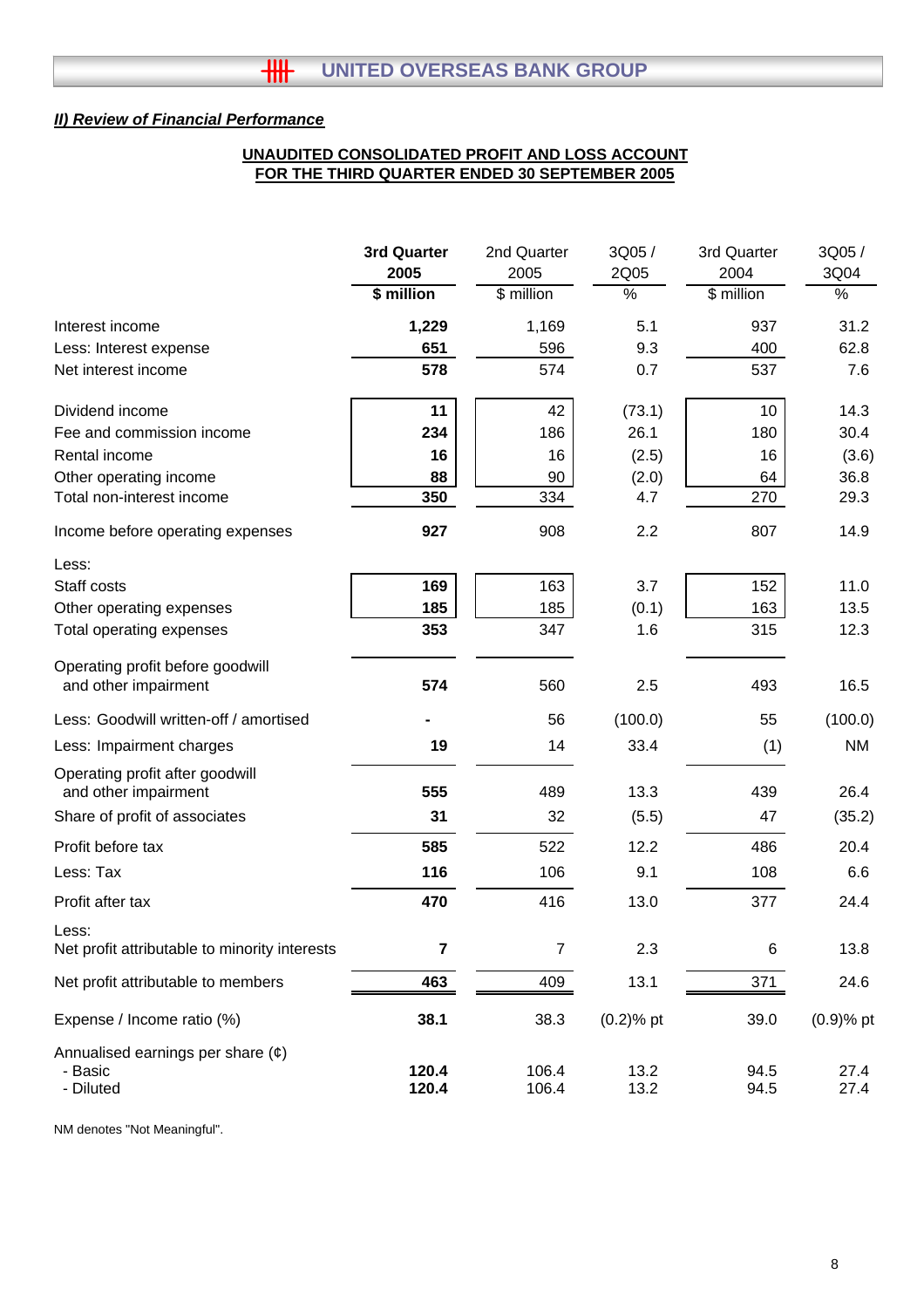#### **Net Interest Income**



Net interest income of the Group increased 8.9% to \$1,734 million for this year-to-date compared to \$1,593 million for last year-to-date. The growth was mainly from increased average loan volume contributed by the acquisition of BOA and improved loan yields. These were partially offset by the increase in average cost of funds. Net interest income continued to be the major contributor of total income, accounting for 63.4% (last year-to-date: 66.4%) of total income.

Average interest margin was lower at 1.99% for this year-to-date as compared to 2.11% a year ago. The decrease was mainly due to higher cost of funds in a rising interest rate environment, coupled with lower contributions from interbank money market activities due to the flat yield curve. These were partially offset by improved loan yields.

In 3Q05, net interest income increased 7.6% to \$578 million from \$537 million in 3Q04. The increase was mainly from higher average loan volume largely contributed by the acquisition of BOA and improved loan yields, partially offset by the higher average cost of funds. Average interest margin was 1.93% in 3Q05 as compared to 2.05% in 3Q04 mainly due to the narrowing of interest spread.

|                                                   |                | <b>9 Months 2005</b>              | 9 Months 2004<br>Average Annualised Average |                |            |      |
|---------------------------------------------------|----------------|-----------------------------------|---------------------------------------------|----------------|------------|------|
|                                                   |                | <b>Average Annualised Average</b> |                                             |                |            |      |
|                                                   | <b>Balance</b> | <b>Interest</b>                   | Rate                                        | <b>Balance</b> | Interest   | Rate |
|                                                   | \$ million     | \$ million                        | %                                           | \$ million     | \$ million | %    |
| <b>Customer loans</b>                             | 63,799         | 3,023                             | 4.74                                        | 60,191         | 2,501      | 4.16 |
| Inter-bank balances / balances with central banks | 34,736         | 1,050                             | 3.02                                        | 26,475         | 482        | 1.82 |
| <b>Securities</b>                                 | 18,245         | 598                               | 3.28                                        | 14,154         | 425        | 3.01 |
| <b>Total interest bearing assets</b>              | 116,780        | 4,672                             | 4.00                                        | 100,820        | 3,408      | 3.38 |
| Customer deposits                                 | 81,430         | 1,311                             | 1.61                                        | 73,696         | 851        | 1.16 |
| Inter-bank balances / other                       | 33,387         | 1,043                             | 3.12                                        | 25,944         | 430        | 1.66 |
| <b>Total interest bearing liabilities</b>         | 114,817        | 2,354                             | 2.05                                        | 99,640         | 1,281      | 1.29 |
| Net interest income                               |                | 2,318                             |                                             |                | 2,127      |      |
| Average interest margin ^                         |                |                                   | 1.99                                        |                |            | 2.11 |

#### Average Interest Rates and Margin

 $\land$  Average interest margin represents annualised net interest income as a percentage of total interest bearing assets.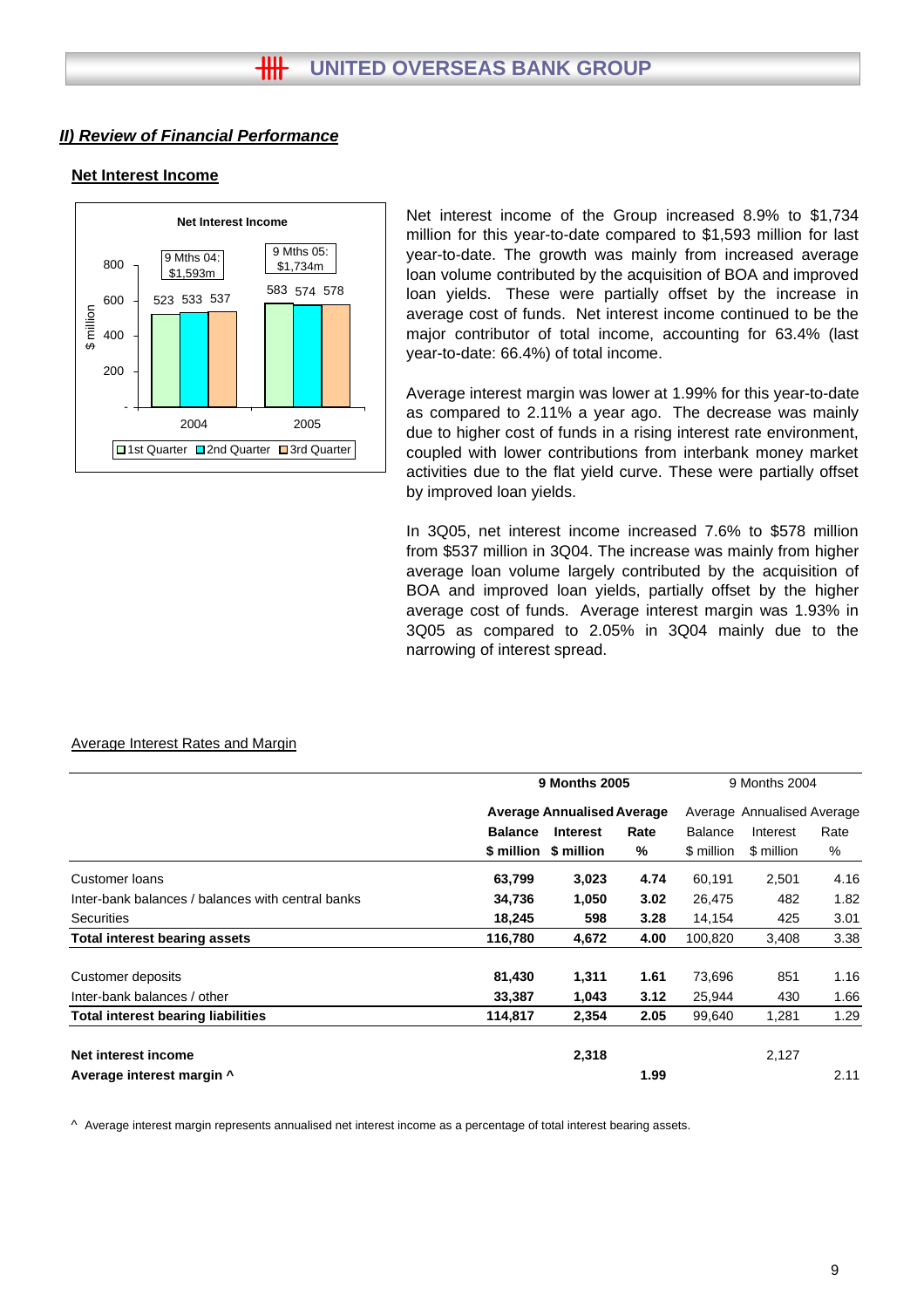## **Net Interest Income (cont'd)**

## Average Interest Rates and Margin (cont'd)

|                                      |                | 3rd Quarter 2005          |      |                | 2nd Quarter 2005           |      | 3rd Quarter 2004 |                            |      |  |
|--------------------------------------|----------------|---------------------------|------|----------------|----------------------------|------|------------------|----------------------------|------|--|
|                                      | Average        | <b>Annualised Average</b> |      |                | Average Annualised Average |      |                  | Average Annualised Average |      |  |
|                                      | <b>Balance</b> | <b>Interest</b>           | Rate | <b>Balance</b> | Interest                   | Rate | <b>Balance</b>   | Interest                   | Rate |  |
|                                      | \$ million     | \$ million                | %    | \$ million     | \$ million                 | %    | \$ million       | \$ million                 | %    |  |
| Customer loans                       | 63,728         | 3,051                     | 4.79 | 63,404         | 3,080                      | 4.86 | 61,640           | 2,579                      | 4.18 |  |
| Inter-bank balances /                |                |                           |      |                |                            |      |                  |                            |      |  |
| balances with central banks          | 35,857         | 1,181                     | 3.29 | 35,018         | 1,004                      | 2.87 | 27,131           | 574                        | 2.12 |  |
| <b>Securities</b>                    | 19,159         | 642                       | 3.35 | 18,444         | 607                        | 3.29 | 15,586           | 476                        | 3.06 |  |
| <b>Total interest bearing assets</b> | 118,744        | 4,874                     | 4.10 | 116,866        | 4,691                      | 4.01 | 104,357          | 3,629                      | 3.48 |  |
| Customer deposits                    | 82,435         | 1,407                     | 1.71 | 81,501         | 1,342                      | 1.65 | 76,117           | 955                        | 1.25 |  |
| Inter-bank balances / other          | 34,105         | 1,176                     | 3.45 | 33,306         | 1,048                      | 3.15 | 27,956           | 539                        | 1.93 |  |
| Total interest bearing liabilities   | 116,540        | 2,583                     | 2.22 | 114,807        | 2,390                      | 2.08 | 104,073          | 1,494                      | 1.44 |  |
| Net interest income                  |                | 2,291                     |      |                | 2,301                      |      |                  | 2,135                      |      |  |
| Average interest margin ^            |                |                           | 1.93 |                |                            | 1.97 |                  |                            | 2.05 |  |

^ Average interest margin represents annualised net interest income as a percentage of total interest bearing assets.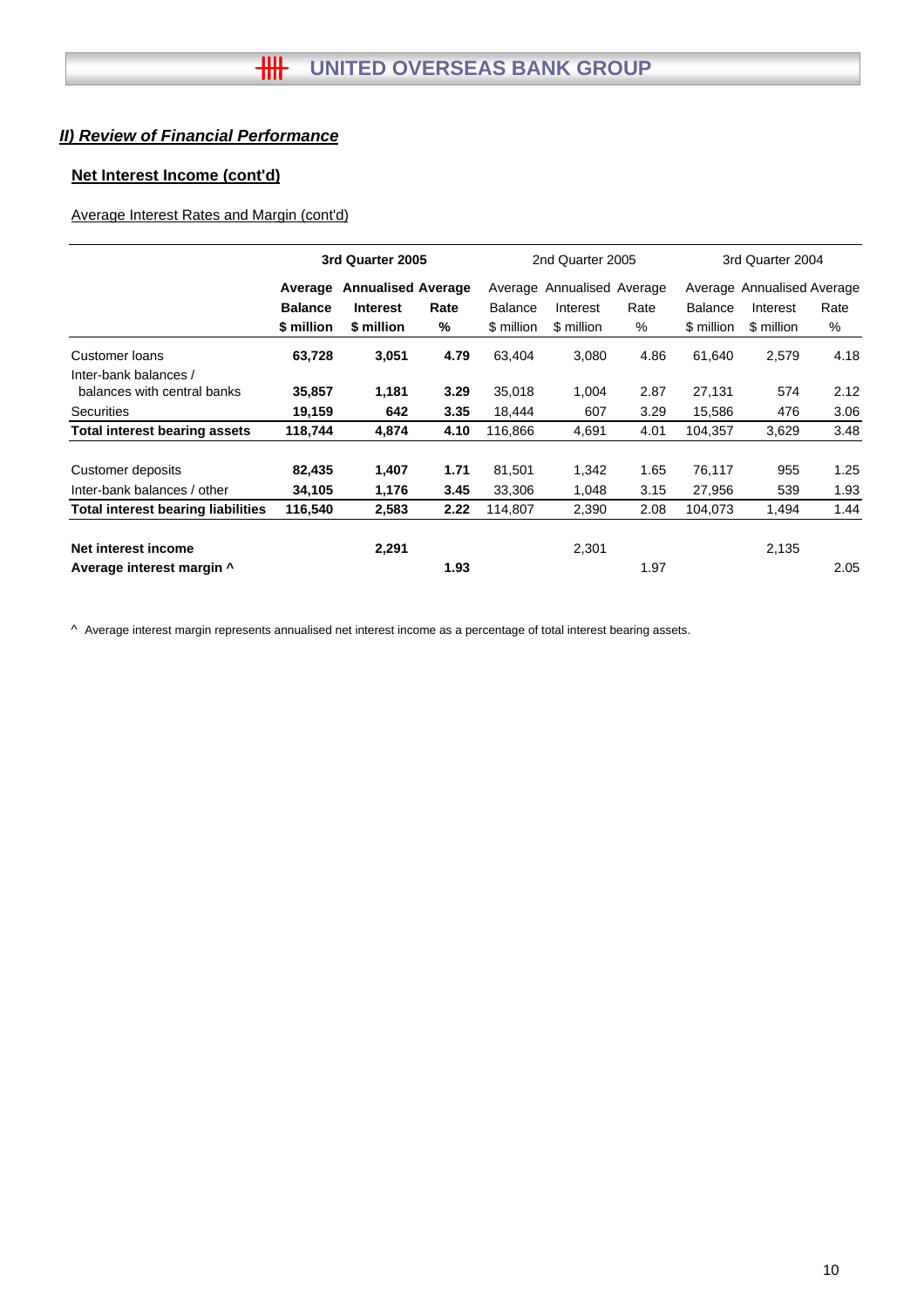## **Non-Interest Income**



Non-interest income of the Group increased 24.0% to \$1,000 million for this year-to-date compared to \$806 million for last year-to-date. The growth, contributed partly by BOA, was primarily from higher fee and commission income mainly from fund management and investment-related activities, and net gain on trading securities, government securities and derivatives as against losses for last year-to-date. The Group's non-interest income for this year-to-date accounted for 36.6% of total income, up 3.0% points from 33.6% for last year-to-date.

In 3Q05, non-interest income increased 29.3% to \$350 million from \$270 million in 3Q04. The increase was mainly from higher fee and commission income mainly from investmentrelated and fund management activities, and net gain on trading securities, government securities and derivatives as against losses in 3Q04. These were partially offset by losses on investment securities in 3Q05.

## **9 Months** 9 Months **3rd Quarter** 2nd Quarter 3rd Quarter **2005** 2004 **2005** 2005 2004 **\$ million** \$ million **\$ million** \$ million \$ million Fee and commission income Credit card **86** 78 **30** 28 31 Fund management **117** 79 **50** 36 25 Futures broking **15** 26 **5** 5 7 Investment-related **124** 92 **65** 24 35 Loan-related **95** 81 **28** 37 30 Service charges **14 43** 36 **14 14 11** Trade-related **105** 98 **36** 35 36 Other **21** 12 **7** 7 5 **606** 502 **234** 186 180 Dividend and rental income **104** 87 **27** 58 26 Other operating income Net gain / (loss) on: - Trading securities, government securities and derivatives **39** (10) **27** (34) (19) - Foreign exchange **81** 78 **32** 20 41 - Investment securities **63** 62 **(4)** 93 25 - Deposits and other **14** - **6** (28) - Other \* **93** 87 **27** 39 17 **290** 218 **88** 90 64 Total non-interest income **1,000** 806 **350** 334 270 Fee and commission income / Total income (%) **22.2** 20.9 **25.3** 22.3 20.5 Non-interest income / Total income (%) **36.6** 33.6 **37.7** 33.5 36.8

#### Composition of Non-Interest Income

\* Include gain of \$15 million on distribution in specie of shares in United Overseas Land Limited recognised on 30 June 2005.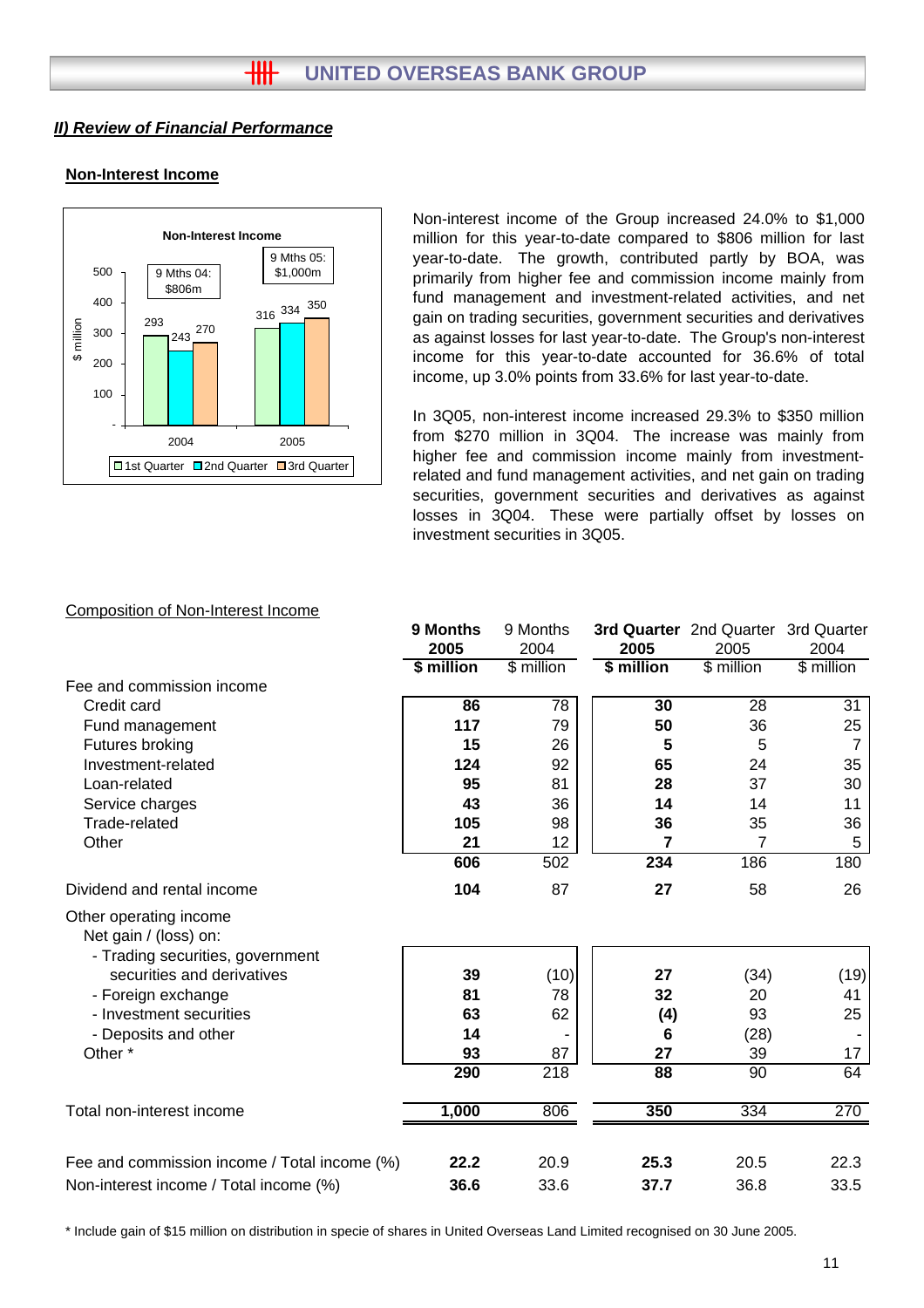## **Operating Expenses**

Total operating expenses increased 18.2% to \$1,020 million for this year-to-date compared to \$863 million for last year-to-date, attributed mainly to the acquisition of BOA. Consequently, the expense-to-income ratio of the Group increased to 37.3% for this year-to-date from 36.0% for last year-to-date. Excluding BOA's operating expenses, the Group's total operating expenses would have shown a lower increase of 5.2% and the expense-to-income ratio would have reduced to 34.8% for this year-to-date.

In 3Q05, total operating expenses increased 12.3% to \$353 million from \$315 million in 3Q04. As the growth in total income outpaced that of operating expenses, the expense-to-income ratio improved to 38.1% in 3Q05 from 39.0% in 3Q04.

|                                    | 9 Months<br>2005 | 9 Months<br>2004 | 3rd Quarter<br>2005 | 2nd Quarter<br>2005 | 3rd Quarter<br>2004 |
|------------------------------------|------------------|------------------|---------------------|---------------------|---------------------|
|                                    | \$ million       | \$ million       | \$ million          | \$ million          | \$ million          |
| Staff costs                        | 484              | 417              | 169                 | 163                 | 152                 |
| Other operating expenses           | 536              | 446              | 185                 | 185                 | 163                 |
| Total operating expenses           | 1,020            | 863              | 353                 | 347                 | 315                 |
| Expense / Income ratio (%)         | 37.3             | 36.0             | 38.1                | 38.3                | 39.0                |
| Manpower (number)                  | 13,583           | 13,593           | 13,583              | 13,328              | 13,593              |
| Total operating expenses included: |                  |                  |                     |                     |                     |
| IT-related expenses                | 163              | 132              | 55                  | 56                  | 50                  |
| IT-related expenses /              |                  |                  |                     |                     |                     |
| Total operating expenses (%)       | 15.9             | 15.3             | 15.4                | 16.1                | 15.9                |

## Other Operating Expenses

Other operating expenses increased 20.1% to \$536 million for this year-to-date compared to \$446 million for last year-to-date. The increase was mainly attributed to the acquisition of BOA. Excluding BOA's expenses, the Group's other operating expenses would have recorded a lower increase of 3.4%.

In 3Q05, other operating expenses increased 13.5% to \$185 million from \$163 million in 3Q04.

|                                                                     | 9 Months<br>2005 | 9 Months<br>2004 | 2005       | 3rd Quarter 2nd Quarter<br>2005 | 3rd Quarter<br>2004 |
|---------------------------------------------------------------------|------------------|------------------|------------|---------------------------------|---------------------|
| Depreciation                                                        | \$ million       | \$ million       | \$ million | \$ million                      | \$ million          |
| - Land and buildings<br>- Office equipment, computers, fixtures and | 20               | 20               | 6          |                                 |                     |
| other fixed assets                                                  | 85               | 70               | 28         | 28                              | 26                  |
|                                                                     | 105              | 90               | 35         | 35                              | 32                  |
| Rental of premises and equipment                                    | 35               | 27               | 12         | 12                              | 9                   |
| Maintenance of premises and other assets                            | 46               | 38               | 15         | 18                              | 14                  |
| Other expenses                                                      | 350              | 291              | 124        | 121                             | 107                 |
| Total other operating expenses                                      | 536              | 446              | 185        | 185                             | 163                 |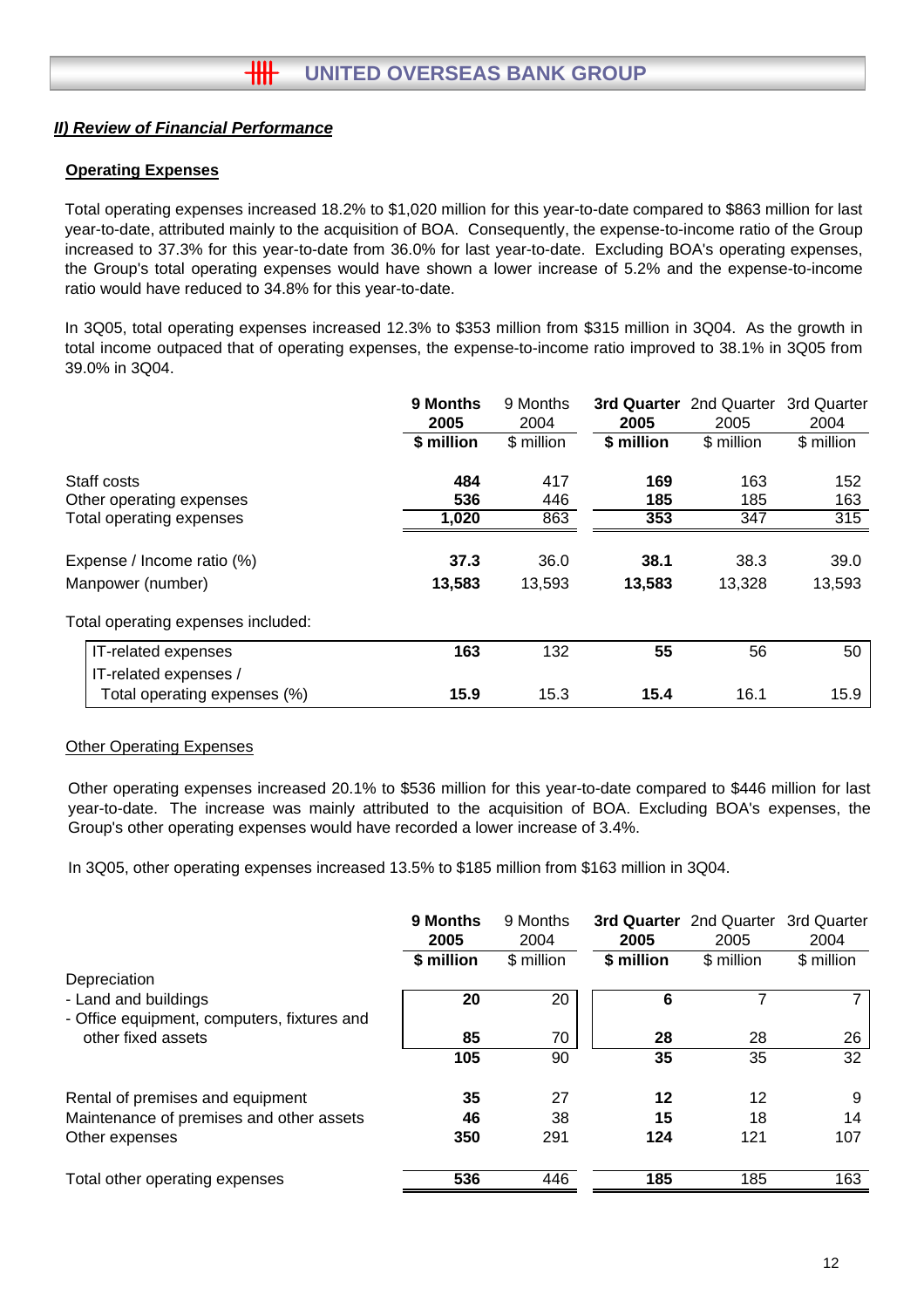## **Impairment Charges**

Total impairment charges of \$100 million for this year-to-date was 4.3% higher than the \$96 million for last yearto-date. The increase was mainly due to lower write-back of collective impairment, partially offset by lower impairment charges on investment securities and loans.

Total impairment charges was \$19 million in 3Q05 as compared to a write-back of \$1 million in 3Q04, mainly due to the write-back of collective impairment in 3Q04, partially offset by lower impairment charges on loans in 3Q05.

| 9 Months<br>2005 | 9 Months<br>2004 | 2005       | 2005       | 3rd Quarter<br>2004     |
|------------------|------------------|------------|------------|-------------------------|
| \$ million       | \$ million       | \$ million | \$ million | \$ million              |
|                  |                  |            |            |                         |
| 51               | 139              | (41)       | 54         | 41                      |
| 96               | 35               | 51         | 18         | 2                       |
| (5)              | (10)             | 4          | (2)        |                         |
| 3                | (11)             |            | 0'         | (3)                     |
| 145              | 154              | 16         | 70         | 41                      |
| 11               | 54               | 4          | 1          | 8                       |
| (56)             | (112)            |            | (56)       | (49)                    |
| 100              | 96               | 19         | 14         | (1)                     |
|                  |                  |            |            | 3rd Quarter 2nd Quarter |

^ Regional countries comprise Malaysia, Indonesia, the Philippines and Thailand.

^^ Greater China comprises China, Hong Kong S.A.R. and Taiwan.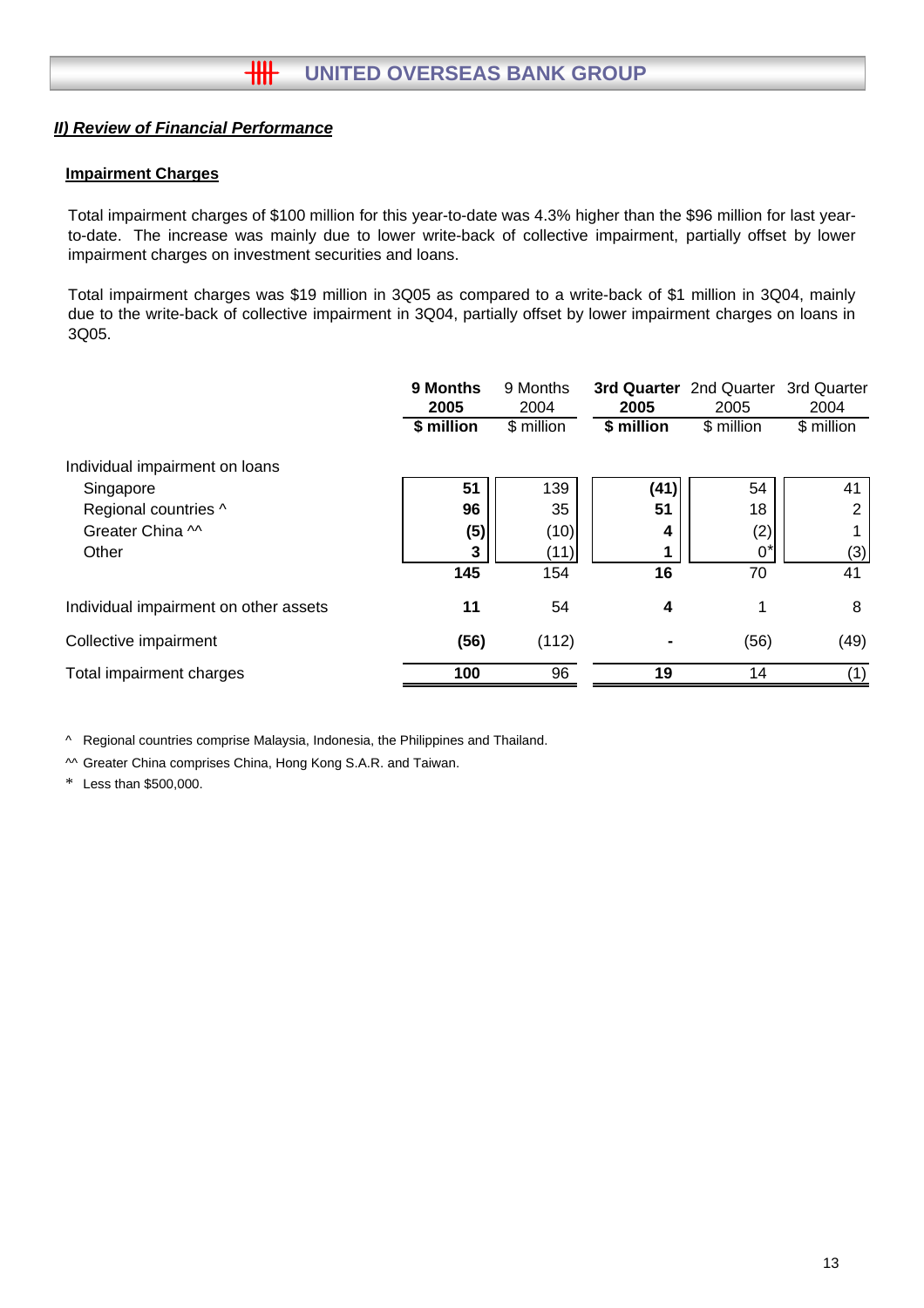## *III) Non-Performing Loans (NPLs) and Cumulative Impairment*

#### **NPLs and Cumulative Impairment of the Group**

NPLs as at 30 September 2005 declined 17.5% to \$4,290 million from \$5,199 million as at 31 December 2004 (restated), leading to an improvement in the NPL ratio from 7.6% as at 31 December 2004 (restated) to 6.2% as at 30 September 2005. Of the total NPLs, \$2,769 million or 64.5% were in the Substandard category and \$2,432 million or 56.7% were secured by collateral.

In line with the lower NPLs, cumulative impairment decreased 17.5% from \$3,573 million as at 31 December 2004 (restated) to \$2,946 million as at 30 September 2005. Impairment coverage of 68.7% as at 30 September 2005 remained the same as that at 31 December 2004 (restated). The coverage for unsecured NPL increased 25.5% points from 133.1% as at 31 December 2004 (restated) to 158.6% as at 30 September 2005.



|                                                      |           |           | Restated  |       |                     |
|------------------------------------------------------|-----------|-----------|-----------|-------|---------------------|
|                                                      | 30-Sep-05 | 30-Jun-05 | 31-Dec-04 |       | 30-Sep-04 31-Dec-03 |
|                                                      |           |           |           |       |                     |
| <u>NPLs</u>                                          |           |           |           |       | \$ million          |
| Substandard                                          | 2,769     | 2,858     | 3,336     | 3,635 | 3,306               |
| Doubtful                                             | 471       | 531       | 655       | 331   | 396                 |
| Loss                                                 | 1,050     | 1,174     | 1,208     | 1,900 | 1,458               |
| Total NPLs                                           | 4,290     | 4,563     | 5,199     | 5,866 | 5,160               |
| Cumulative Impairment                                |           |           |           |       | \$ million          |
| Individual impairment                                | 1,628     | 1,794     | 2,203     | 2,437 | 1,910               |
| Collective impairment                                | 1,318     | 1,316     | 1,370     | 1,371 | 1,422               |
| Total cumulative impairment                          | 2,946     | 3,110     | 3,573     | 3,808 | 3,332               |
| Ratios                                               |           |           |           |       | $\%$                |
| NPL ratio*                                           | 6.2       | 6.7       | 7.6       | 8.5   | 8.1                 |
|                                                      |           |           |           |       |                     |
| NPLs / Total assets                                  | 3.1       | 3.3       | 3.9       | 4.6   | 4.5                 |
| Cumulative impairment / NPLs                         | 68.7      | 68.2      | 68.7      | 64.9  | 64.6                |
| Cumulative impairment / Doubtful & Loss NPLs         | 193.7     | 182.4     | 191.8     | 170.7 | 179.7               |
| Cumulative impairment / Unsecured NPLs               | 158.6     | 153.4     | 133.1     | 135.2 | 141.4               |
| Cumulative impairment ^ / Gross customer loans       | 4.3       | 4.5       | 5.2       | 5.5   | 5.2                 |
| Collective impairment / Gross customer loans (net of |           |           |           |       |                     |
| individual impairment ^)                             | 2.0       | 2.0       | 2.1       | 2.1   | 2.3                 |

\* NPL ratio represents NPLs (excluding debt securities) as a percentage of gross customer loans.

^ Excluding debt securities.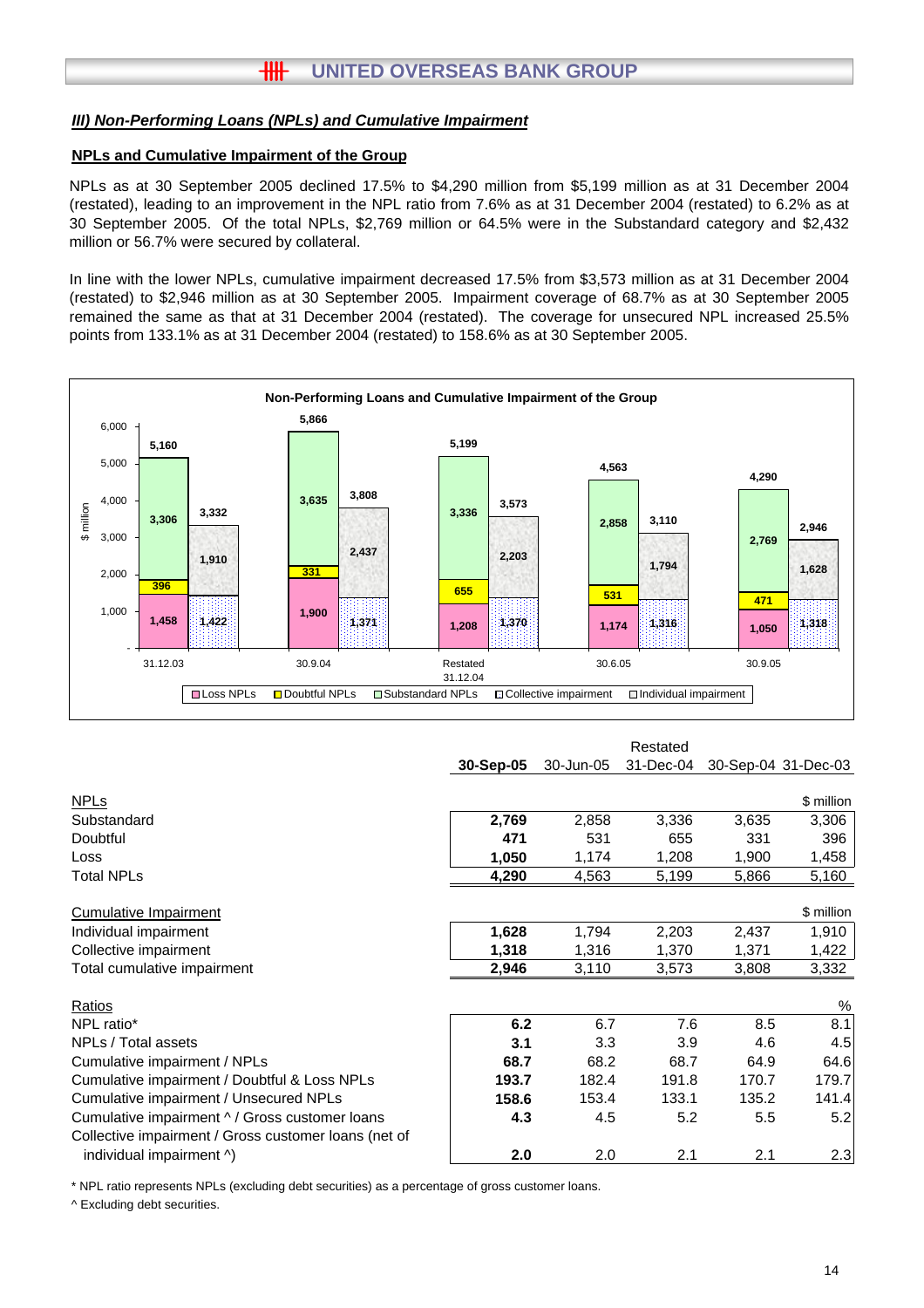## *III) Non-Performing Loans (NPLs) and Cumulative Impairment*

### **NPLs by Region**

Singapore's NPLs accounted for 51.9% of the Group's NPL as at 30 September 2005. It decreased 20.1% to \$2,228 million as at 30 September 2005 from the \$2,788 million as at 31 December 2004 (restated).

NPLs of Regional Countries accounted for 44.7% of the Group's NPL as at 30 September 2005. It reduced 11.9% to \$1,918 million as at 30 September 2005 from \$2,177 million as at 31 December 2004 (restated).

|                           |            |       | Restated   |       |            |       |
|---------------------------|------------|-------|------------|-------|------------|-------|
|                           | 30-Sep-05  |       | 31-Dec-04  |       | 30-Sep-04  |       |
|                           | \$ million | %     | \$ million | %     | \$ million | %     |
| Singapore                 | 2,228      | 51.9  | 2,788      | 53.6  | 3,182      | 54.3  |
| <b>Regional Countries</b> |            |       |            |       |            |       |
| Malaysia                  | 717        | 16.7  | 760        | 14.6  | 935        | 15.9  |
| Indonesia                 | 64         | 1.5   | 88         | 1.7   | 99         | 1.7   |
| Philippines               | 164        | 3.8   | 160        | 3.1   | 173        | 3.0   |
| Thailand                  | 973        | 22.7  | 1,169      | 22.5  | 1,223      | 20.8  |
|                           | 1,918      | 44.7  | 2.177      | 41.9  | 2.430      | 41.4  |
| Greater China             | 67         | 1.6   | 161        | 3.1   | 172        | 2.9   |
| Other                     | 77         | 1.8   | 73         | 1.4   | 82         | 1.4   |
| <b>Total NPLs</b>         | 4,290      | 100.0 | 5,199      | 100.0 | 5,866      | 100.0 |

#### **NPLs by Industry**

As at 30 September 2005, lower NPLs were registered across all the industries compared to those as at 31 December 2004 (restated). The major reduction was from building and construction, manufacturing, general commerce, and professionals and private individuals sectors.

|                                       | Restated      |                 |            |          |            |          |
|---------------------------------------|---------------|-----------------|------------|----------|------------|----------|
|                                       | 30-Sep-05     |                 | 31-Dec-04  |          | 30-Sep-04  |          |
|                                       |               | As % of         |            | As % of  |            | As % of  |
|                                       |               | <b>Gross</b>    |            | Gross    |            | Gross    |
|                                       | <b>Amount</b> | <b>Customer</b> | Amount     | Customer | Amount     | Customer |
|                                       | \$ million    | Loans           | \$ million | Loans    | \$ million | Loans    |
| Transport, storage and communication  | 86            | 3.6             | 113        | 5.4      | 116        | 5.0      |
| Building and construction             | 587           | 7.4             | 801        | 10.8     | 903        | 12.0     |
| Manufacturing                         | 889           | 11.7            | 1,092      | 14.1     | 1,221      | 15.8     |
| Non-bank financial institutions       | 577           | 5.7             | 619        | 6.1      | 763        | 7.4      |
| General commerce                      | 789           | 7.1             | 948        | 8.7      | 1,042      | 9.7      |
| Professionals and private individuals | 681           | 6.7             | 826        | 8.2      | 933        | 9.4      |
| Housing loans                         | 446           | 2.8             | 492        | 3.1      | 557        | 3.5      |
| Other                                 | 198           | 6.1             | 229        | 6.6      | 252        | 6.6      |
| Sub-total                             | 4,253         | 6.2             | 5,120      | 7.6      | 5,787      | 8.5      |
| Debt securities                       | 37            |                 | 79         |          | 79         |          |
| <b>Total NPLs</b>                     | 4,290         |                 | 5,199      |          | 5,866      |          |

#### **Secured / Unsecured NPLs**

As at 30 September 2005, 56.7% of the Group's total NPLs was secured by collateral compared to the 48.4% as at 31 December 2004 (restated).

Restated

|                   |            |           | Restated   |           |            |           |  |
|-------------------|------------|-----------|------------|-----------|------------|-----------|--|
|                   |            | 30-Sep-05 |            | 31-Dec-04 |            | 30-Sep-04 |  |
|                   | \$ million | %         | \$ million | %         | \$ million | %         |  |
| Secured           | 2.432      | 56.7      | 2,515      | 48.4      | 3.050      | 52.0      |  |
| Unsecured         | 1.858      | 43.3      | 2,684      | 51.6      | 2.816      | 48.0      |  |
| <b>Total NPLs</b> | 4.290      | 100.0     | 5.199      | 100.0     | 5.866      | 100.0     |  |
|                   |            |           |            |           |            |           |  |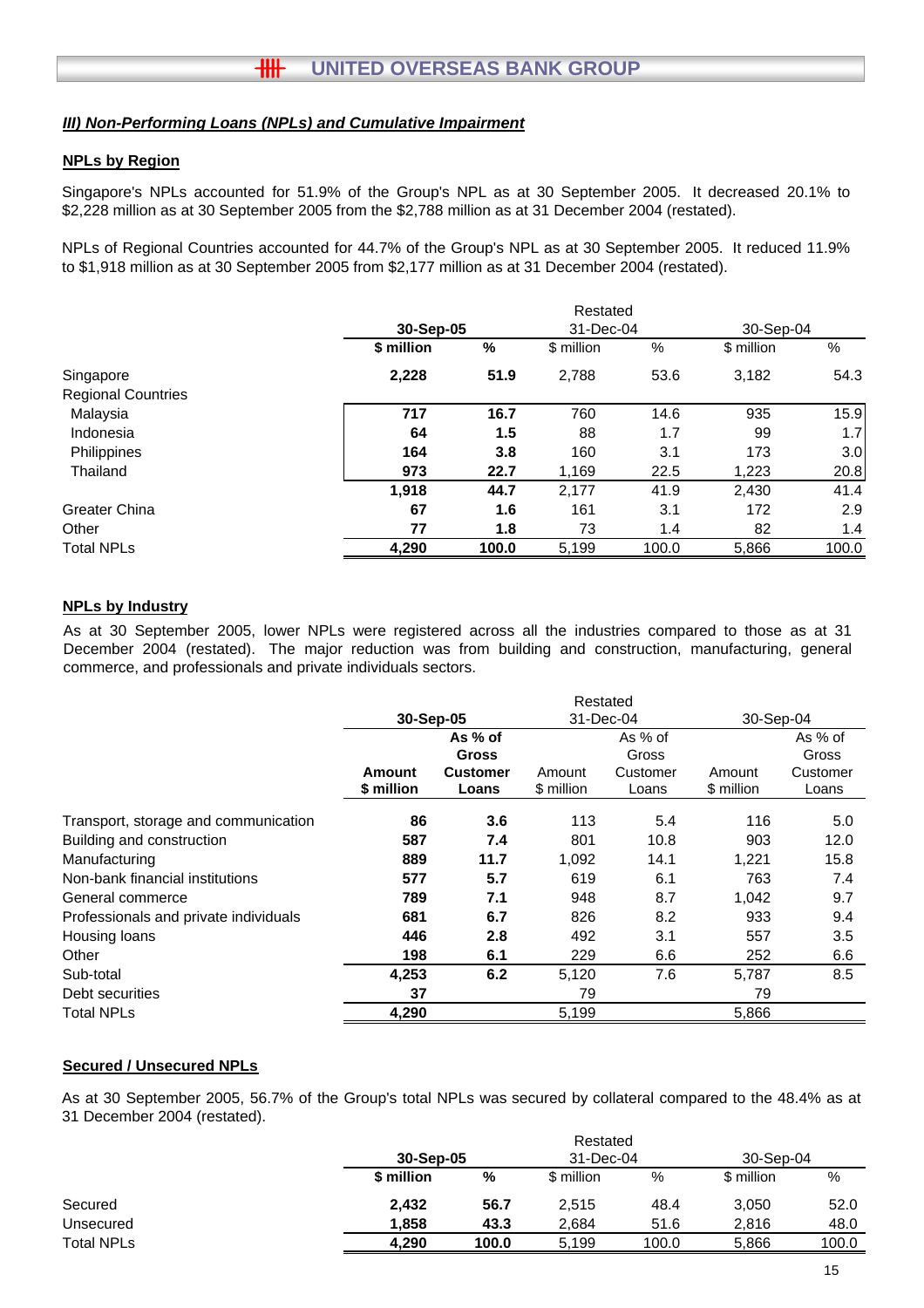## *IV) Segmental Analysis*

## **Geographical Segments**

The following geographical segment information is based on the location where the transactions and assets are booked. It provides an approximation to geographical segment information that is based on the location of customers and assets. The figures are stated after elimination of inter-segment transactions.

| Income before Operating Expenses          |            |            |            |                                            |            |
|-------------------------------------------|------------|------------|------------|--------------------------------------------|------------|
|                                           | 9 Months   | 9 Months   |            | <b>3rd Quarter</b> 2nd Quarter 3rd Quarter |            |
|                                           | 2005       | 2004       | 2005       | 2005                                       | 2004       |
|                                           | \$ million | \$ million | \$ million | \$ million                                 | \$ million |
| Singapore (including Asian Currency Unit) | 1.828      | 1.771      | 614        | 593                                        | 574        |
| Other ASEAN countries                     | 643        | 415        | 230        | 210                                        | 162        |
| Other Asia-Pacific countries              | 123        | 127        | 35         | 50                                         | 40         |
| Rest of the world                         | 140        | 86         | 48         | 55                                         | 31         |
| Total                                     | 2.734      | 2.399      | 927        | 908                                        | 807        |

## Profit before Tax

|                                           | 9 Months<br>2005 | 9 Months<br>2004 | 2005       | <b>3rd Quarter</b> 2nd Quarter 3rd Quarter<br>2005 | 2004       |
|-------------------------------------------|------------------|------------------|------------|----------------------------------------------------|------------|
|                                           | \$ million       | \$ million       | \$ million | \$ million                                         | \$ million |
| Singapore (including Asian Currency Unit) | 1,295            | 1.239            | 452        | 429                                                | 415        |
| Other ASEAN countries                     | 201              | 177              | 66         | 72                                                 | 78         |
| Other Asia-Pacific countries              | 87               | 83               | 30         | 33                                                 | 24         |
| Rest of the world                         | 108              | 64               | 37         | 44                                                 | 23         |
|                                           | 1,691            | 1.563            | 585        | 578                                                | 540        |
| Goodwill written-off / amortised          | (58)             | (155)            |            | (56)                                               | (55)       |
| Total                                     | 1,633            | 1,408            | 585        | 522                                                | 486        |

## Total Assets

|                                           |            | Restated   |            |
|-------------------------------------------|------------|------------|------------|
|                                           | 30 Sep 05  | 31-Dec-04  | 30-Sep-04  |
|                                           | \$ million | \$ million | \$ million |
| Singapore (including Asian Currency Unit) | 87,286     | 84.517     | 78,114     |
| Other ASEAN countries                     | 24,701     | 23.398     | 23,077     |
| Other Asia-Pacific countries              | 17.700     | 15.789     | 15,398     |
| Rest of the world                         | 6,209      | 7,196      | 6,177      |
|                                           | 135,896    | 130,900    | 122,766    |
| Goodwill                                  | 3,896      | 3,876      | 3,800      |
| Total                                     | 139,792    | 134,776    | 126,566    |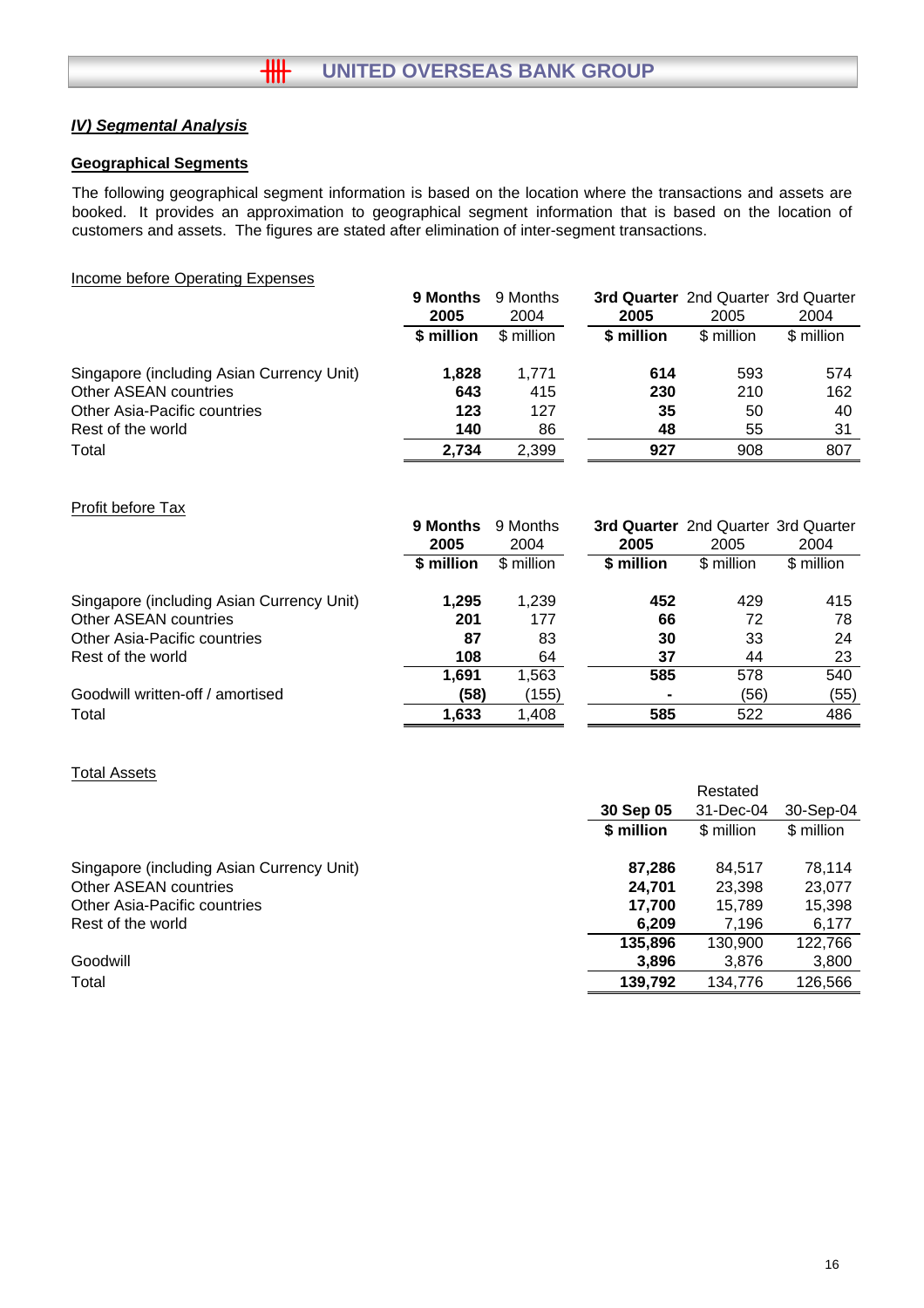## *V) Overview of Balance Sheet*

## **Total Assets**

Total assets as at 30 September 2005 were \$139,792 million, representing a growth of 3.7% over the \$134,776 million as at 31 December 2004 (restated). The increase was mainly from placements with banks and customer loans. Compared to the total assets of \$126,566 million as at 30 September 2004, it had increased 10.5% mainly attributed to placements with banks and central banks, government securities, and customer loans.

## **Customer Loans**

Net loans and advances to customers of \$65,739 million as at 30 September 2005 was 2.4% higher than the \$64,188 million as at 31 December 2004 (restated), and 1.9% higher than the \$64,489 million as at 30 September 2004.

|                                   | Restated   |       |            |       |            |       |  |  |
|-----------------------------------|------------|-------|------------|-------|------------|-------|--|--|
| <b>Customer Loans Analysed by</b> | 30-Sep-05  |       | 31-Dec-04  |       | 30-Sep-04  |       |  |  |
| <b>Product Group</b>              | \$ million | %     | \$ million | %     | \$ million | $\%$  |  |  |
| Housing loans                     | 16.021     | 23.3  | 15,863     | 23.4  | 15,830     | 23.2  |  |  |
| Term loans                        | 39,678     | 57.8  | 38,390     | 56.7  | 38,543     | 56.4  |  |  |
| Trade financing                   | 4,843      | 7.1   | 4,503      | 6.7   | 4,408      | 6.5   |  |  |
| Overdrafts                        | 8,122      | 11.8  | 8.942      | 13.2  | 9.468      | 13.9  |  |  |
| Total gross customer loans        | 68,664     | 100.0 | 67,698     | 100.0 | 68,249     | 100.0 |  |  |
| Individual impairment             | (1,607)    |       | (2, 140)   |       | (2,389)    |       |  |  |
| Collective impairment             | (1, 318)   |       | (1,370)    |       | (1, 371)   |       |  |  |
| Total net customer loans          | 65,739     |       | 64,188     |       | 64,489     |       |  |  |

|                                       | Restated   |       |            |       |            |       |  |
|---------------------------------------|------------|-------|------------|-------|------------|-------|--|
| Gross Customer Loans Analysed by      | 30-Sep-05  |       | 31-Dec-04  |       | 30-Sep-04  |       |  |
| Industry                              | \$ million | %     | \$ million | %     | \$ million | $\%$  |  |
| Transport, storage and communication  | 2.409      | 3.5   | 2.099      | 3.1   | 2.301      | 3.4   |  |
| Building and construction             | 7.914      | 11.5  | 7.440      | 11.0  | 7.526      | 11.0  |  |
| Manufacturing                         | 7.586      | 11.1  | 7.745      | 11.5  | 7.748      | 11.3  |  |
| Non-bank financial institutions       | 10,153     | 14.8  | 10.171     | 15.0  | 10,352     | 15.2  |  |
| General commerce                      | 11.122     | 16.2  | 10.852     | 16.0  | 10.747     | 15.7  |  |
| Professionals and private individuals | 10.222     | 14.9  | 10.082     | 14.9  | 9.932      | 14.6  |  |
| Housing loans                         | 16.021     | 23.3  | 15.863     | 23.4  | 15,830     | 23.2  |  |
| Other                                 | 3,239      | 4.7   | 3,446      | 5.1   | 3,813      | 5.6   |  |
| Total gross customer loans            | 68,664     | 100.0 | 67,698     | 100.0 | 68,249     | 100.0 |  |

|                                  |            |       | Restated   |       |            |       |
|----------------------------------|------------|-------|------------|-------|------------|-------|
| Gross Customer Loans Analysed by | 30-Sep-05  |       | 31-Dec-04  |       | 30-Sep-04  |       |
| <b>Remaining Maturity</b>        | \$ million | %     | \$ million | %     | \$ million | $\%$  |
| Within 1 year                    | 33.292     | 48.5  | 33.288     | 49.2  | 32.751     | 48.0  |
| Over 1 year but within 3 years   | 8,893      | 12.9  | 9.293      | 13.7  | 9.815      | 14.4  |
| Over 3 years but within 5 years  | 6.454      | 9.4   | 5.898      | 8.7   | 6.214      | 9.1   |
| Over 5 years                     | 20,026     | 29.2  | 19.220     | 28.4  | 19.469     | 28.5  |
| Total gross customer loans       | 68.664     | 100.0 | 67.698     | 100.0 | 68.249     | 100.0 |
|                                  |            |       |            |       |            |       |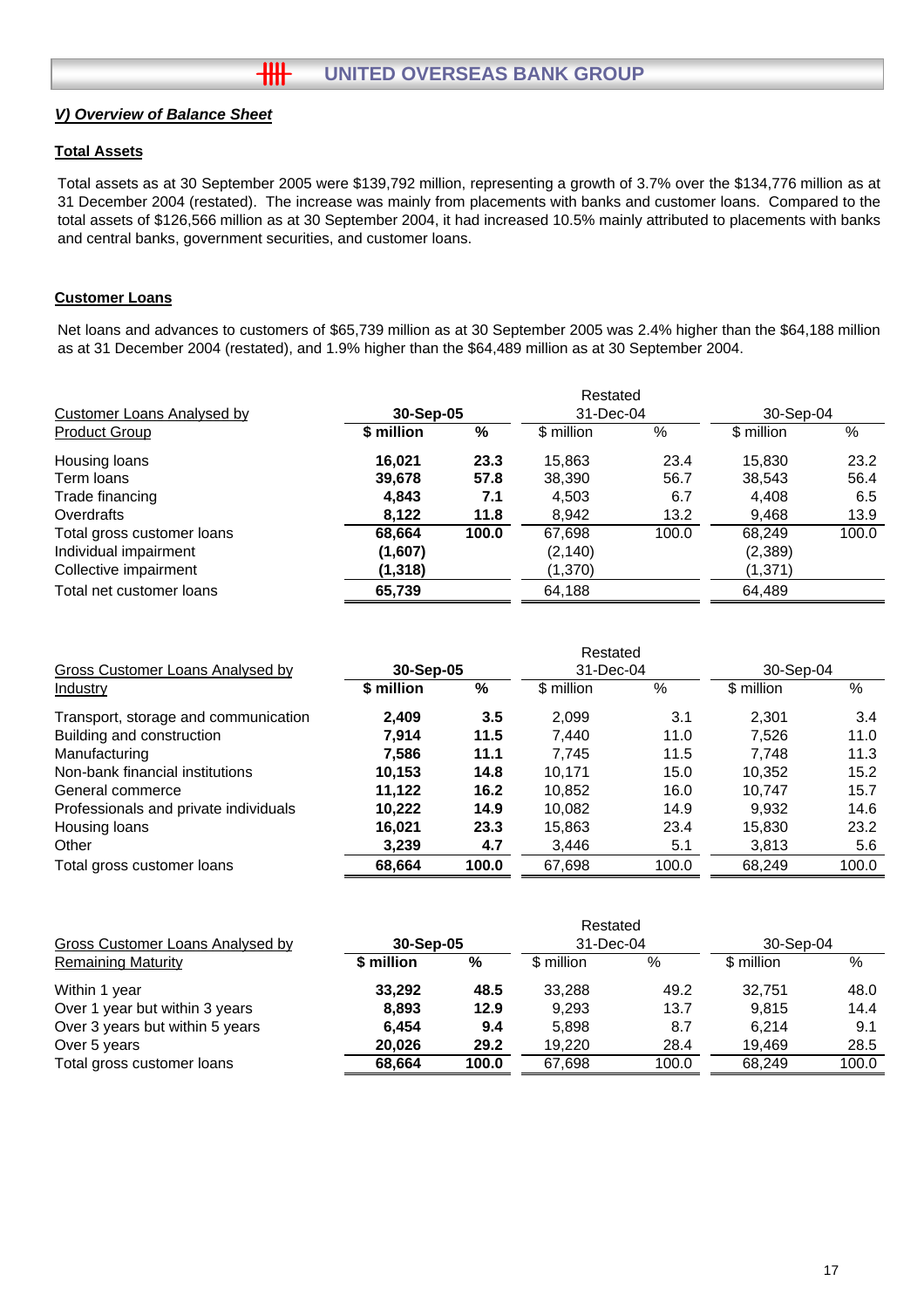## *V) Overview of Balance Sheet*

### **Deposits**

Total deposits of \$111,290 million as at 30 September 2005 increased 3.9% over the \$107,145 million as at 31 December 2004 (restated) as a result of higher customer deposits. Compared to the total deposits of \$100,501 million as at 30 September 2004, it had increased 10.7%, contributed by both banker deposits and customer deposits.

As at 30 September 2005, customer deposits accounted for 74.9% of total deposits and the loans-to-deposits ratio was 78.9%.

|                                      |            | Restated |            |       |            |       |  |  |  |
|--------------------------------------|------------|----------|------------|-------|------------|-------|--|--|--|
|                                      | 30-Sep-05  |          | 31-Dec-04  |       | 30-Sep-04  |       |  |  |  |
| Deposits Analysed by Product Group   | \$ million | %        | \$ million | %     | \$ million | %     |  |  |  |
| Banker deposits<br>Customer deposits | 27.949     | 25.1     | 28.194     | 26.3  | 23.128     | 23.0  |  |  |  |
| Fixed rate deposits                  | 54.138     | 48.7     | 50,865     | 47.5  | 50.222     | 50.0  |  |  |  |
| Current, savings and other deposits  | 29,203     | 26.2     | 28,086     | 26.2  | 27,151     | 27.0  |  |  |  |
|                                      | 83.341     | 74.9     | 78.951     | 73.7  | 77.373     | 77.0  |  |  |  |
| Total deposits                       | 111,290    | 100.0    | 107.145    | 100.0 | 100.501    | 100.0 |  |  |  |
|                                      |            |          |            |       |            |       |  |  |  |

Loans / Deposits ratio \* (%) **78.9** 81.3 83.3

|                                         |            |       | Restated   |       |            |       |
|-----------------------------------------|------------|-------|------------|-------|------------|-------|
|                                         | 30-Sep-05  |       | 31-Dec-04  |       | 30-Sep-04  |       |
| Deposits Analysed by Remaining Maturity | \$ million | %     | \$ million | %     | \$ million | %     |
| Within 1 year                           | 108,595    | 97.6  | 104.729    | 97.7  | 98.232     | 97.7  |
| Over 1 year but within 3 years          | 1,190      | 1.1   | 1.400      | 1.3   | 1.292      | 1.3   |
| Over 3 years but within 5 years         | 840        | 0.7   | 840        | 0.8   | 862        | 0.9   |
| Over 5 years                            | 665        | 0.6   | 176        | 0.2   | 115        | 0.1   |
| Total deposits                          | 111,290    | 100.0 | 107.145    | 100.0 | 100.501    | 100.0 |
|                                         |            |       |            |       |            |       |

\* "Loans" refers to net customer loans while "Deposits" refers to customer deposits.

#### **Debts Issued**

|     |                                                                                           |            | Restated   |            |  |
|-----|-------------------------------------------------------------------------------------------|------------|------------|------------|--|
|     |                                                                                           | 30-Sep-05  | 31-Dec-04  | 30-Sep-04  |  |
|     |                                                                                           | \$ million | \$ million | \$ million |  |
| (a) | <b>Subordinated Notes</b>                                                                 |            |            |            |  |
|     | S\$1.3 billion 4.95% subordinated notes due 2016<br>(i)                                   |            |            |            |  |
|     | callable with step-up in 2011                                                             | 1,356      | 1,395      | 1,300      |  |
|     | US\$1 billion 4.50% subordinated notes due 2013<br>(ii)                                   | 1,585      | 1,541      | 1,690      |  |
|     |                                                                                           |            |            |            |  |
|     | S\$1 billion 4.100% subordinated notes due 2019<br>(III)<br>callable with step-up in 2014 | 1,027      | 1,031      | 998        |  |
|     | (iv) US\$1 billion 5.375% subordinated notes due 2019                                     |            |            |            |  |
|     | callable with step-up in 2014                                                             | 1,689      | 1,640      | 1,689      |  |
|     | THB2 billion subordinated debentures due 2008<br>(v)                                      | 82         | 84         | 82         |  |
|     |                                                                                           | 5,739      | 5,691      | 5,759      |  |
|     | Unamortised expenses incurred in connection with                                          |            |            |            |  |
|     | the issue of the subordinated notes                                                       | (13)       | (14)       | (14)       |  |
|     |                                                                                           | 5,726      | 5,677      | 5,744      |  |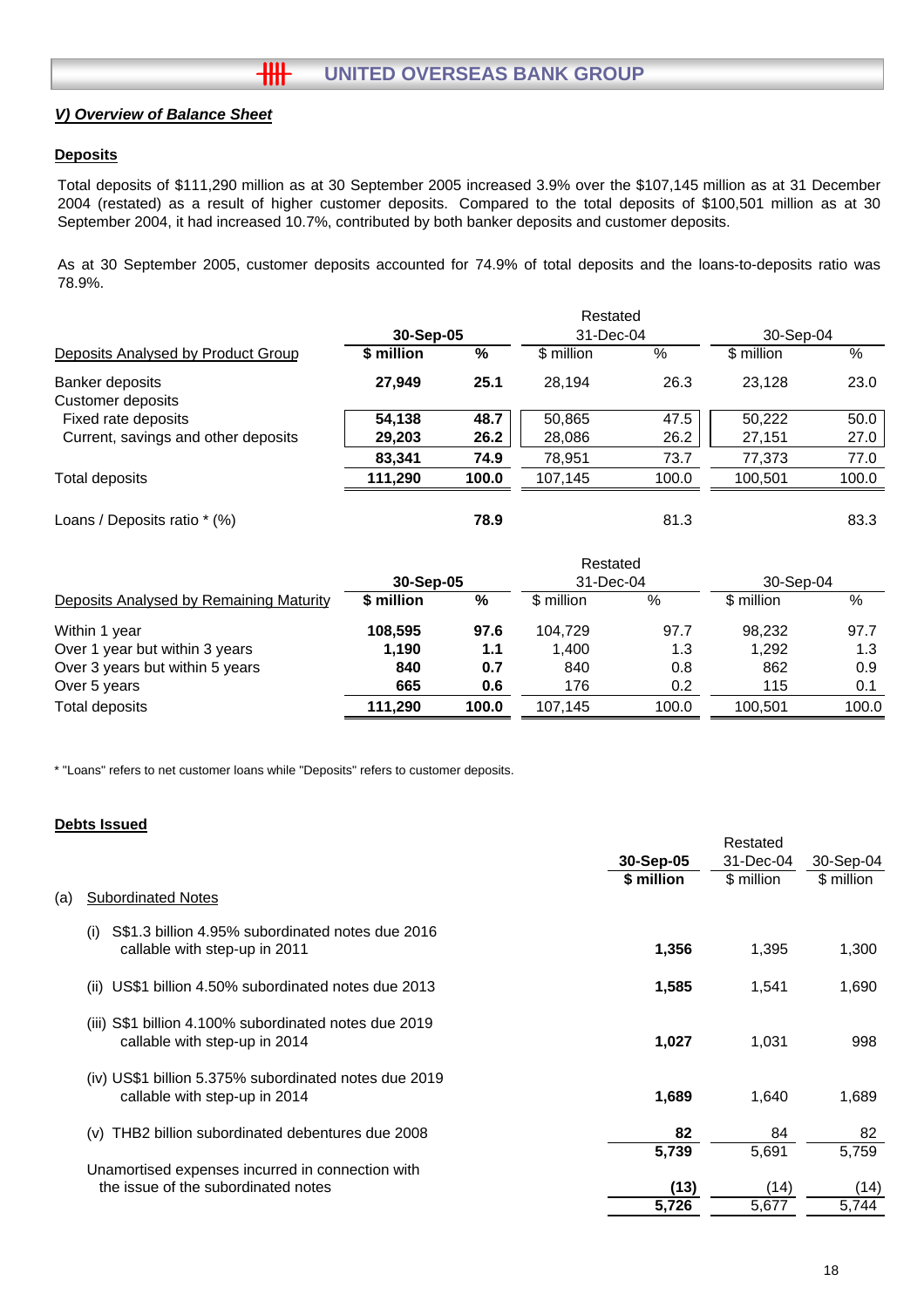## **UNITED OVERSEAS BANK GROUP**

## *V) Overview of Balance Sheet*

## **Debts Issued (cont'd)**

|     |                                               |            | Restated   |            |
|-----|-----------------------------------------------|------------|------------|------------|
|     |                                               | 30-Sep-05  | 31-Dec-04  | 30-Sep-04  |
|     |                                               | \$ million | \$ million | \$ million |
| (b) | <b>Asset Backed Commercial Paper ("ABCP")</b> |            |            |            |
|     | S\$ ABCP<br>(i)                               | 616        | 724        | 771        |
|     | (ii) US\$ ABCP                                | 261        | 201        | 201        |
|     |                                               | 877        | 925        | 972        |
| (c) | Other                                         | 743        | 534        | 526        |
|     | Total debts issued                            | 7,346      | 7,136      | 7,243      |
|     |                                               |            |            |            |

- (a) (i) The S\$1.3 billion 4.95% subordinated notes were issued by the Bank at par on 30 August 2001 and mature on 30 September 2016. The notes may be redeemed at par at the option of the Bank, in whole but not in part, on 30 September 2011 or at any interest payment date in the event of certain changes in the tax laws of Singapore, subject to the prior approval of the Monetary Authority of Singapore and certain other conditions. Interest is payable semiannually at 4.95% per annum up to and including 29 September 2011. From and including 30 September 2011, interest is payable semi-annually at a fixed rate equal to the five-year Singapore Dollar Interest Rate Swap (Offer Rate) as at 30 September 2011 plus 2.25% per annum.
	- (ii) The US\$1 billion 4.50% subordinated notes were issued by the Bank at 99.96% on 30 June 2003 and mature on 2 July 2013. The notes may be redeemed at par at the option of the Bank, in whole, on notice, in the event of certain changes in the tax laws of Singapore, subject to the approval of the Monetary Authority of Singapore and certain other conditions. Interest is payable semi-annually at 4.50% per annum beginning 2 January 2004.
	- (iii) The S\$1 billion 4.100% subordinated notes were issued by the Bank at 99.755% on 24 August 2004 and mature on 3 September 2019. The notes may be redeemed at par at the option of the Bank, in whole but not in part, on 3 September 2014 or at any interest payment date in the event of certain changes in the tax laws of Singapore, subject to the prior approval of the Monetary Authority of Singapore and certain other conditions. Interest is payable semiannually at 4.100% per annum beginning 3 March 2005. From and including 3 September 2014, interest is payable semi-annually at a fixed rate per annum equal to the five-year Singapore Dollar Interest Rate Swap (Offer Rate) plus 1.680%.
	- (iv) The US\$1 billion 5.375% subordinated notes were issued by the Bank at 99.929% on 24 August 2004 and mature on 3 September 2019. The notes may be redeemed at par at the option of the Bank, in whole but not in part, on 3 September 2014 or at any interest payment date in the event of certain changes in the tax laws of Singapore, subject to the prior approval of the Monetary Authority of Singapore and certain other conditions. Interest is payable semiannually at 5.375% per annum beginning 3 March 2005. From and including 3 September 2014, interest is payable semi-annually at a floating rate per annum equal to the six-month LIBOR plus 1.666%.

The capitalised expenses incurred in connection with the issue of the subordinated notes are amortised over 10 years from the date of issue of the subordinated notes.

All the S\$ and US\$ notes are unsecured subordinated obligations of the Bank and have been approved by the Monetary Authority of Singapore as qualifying for Upper Tier 2 capital. They rank equally with all present and future Upper Tier 2 unsecured subordinated indebtedness of the Bank and rank senior to all ordinary and preference shares of the Bank. At the balance sheet date, all outstanding liabilities of the Bank rank senior to these notes.

The Bank has entered into interest rate swaps to manage the interest rate risk arising from the S\$ and US\$ notes.

(v) The THB2 billion subordinated debentures were issued by BOA at par on 15 August 2001 and mature on 15 August 2008. The debentures carry a floating rate calculated based on the average of the deposit rate of one year of four major banks in Thailand and BOA, plus 2.50% per annum with a minimum guaranteed rate of 6.50% per annum. Interest rate of the debentures for the nine months ended 30 September 2005 was 6.5% (2004: 6.5%) per annum.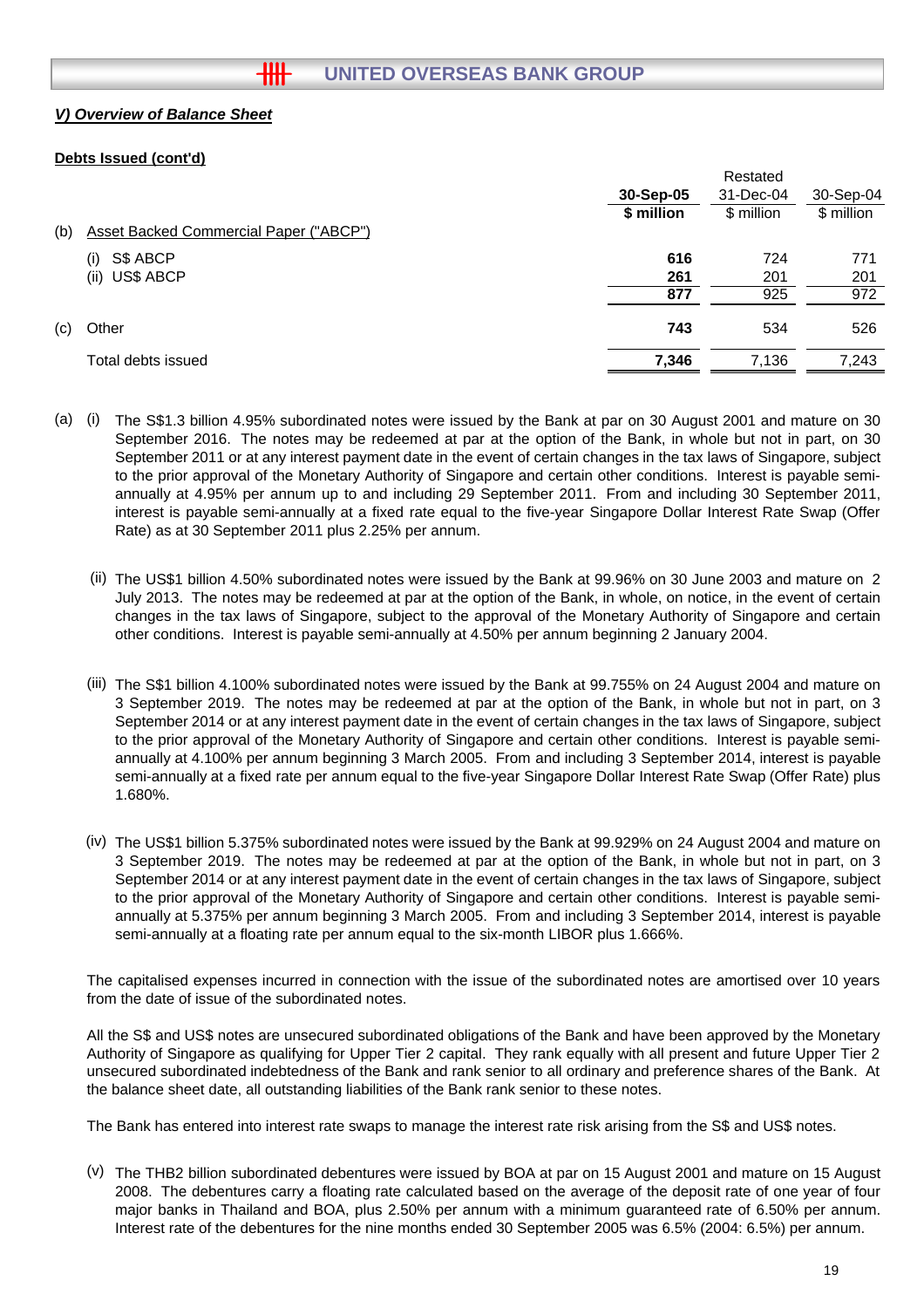## **HH UNITED OVERSEAS BANK GROUP**

## *V) Overview of Balance Sheet*

### **Debts Issued (cont'd)**

(b) The ABCP were issued in relation to a \$1 billion ABCP programme carried out by Archer 1 Limited, a special purpose entity ("SPE"). The ABCP have maturity of less than one year, and are secured by a first floating charge on all assets of the SPE.

Interest rates of the S\$ ABCP and US\$ ABCP as at 30 September 2005 range from 2.20% to 2.45% (31 December 2004: 1.25% to 1.60%) per annum and 3.52% to 3.95% (31 December 2004: 2.00% to 2.48%) per annum respectively.

The holders of the ABCP are entitled to receive payment comprising both the principal and interest as contracted in the ABCP but only to the extent that there are available resources in the SPE to meet those payments. The holders of the ABCP have no recourse to the Group.

The SPE intends to issue new ABCP upon the maturity of outstanding ABCP for as long as the SPE intends to carry on its principal activity of investment holding.

(c) Other debts issued comprise the S\$276,250,000 Zero Coupon Exchangeable Notes due January 2006, equity linked notes, interest rate linked notes and credit linked notes issued by the Bank.

#### **Shareholders' Equity**

Shareholders' equity as at 30 September 2005 were \$13,735 million, representing an increase of 2.1% and 1.2% over the \$13,456 million as at 31 December 2004 (restated) and \$13,566 million as at 30 September 2004 respectively.

As at 30 September 2005, the Group's unrealised revaluation surplus on properties and securities was \$1,436 million which was not incorporated into the financial statements.

|                                                    | 30-Sep-05<br>\$ million | Restated<br>31-Dec-04<br>\$ million | 30-Sep-04<br>\$ million |
|----------------------------------------------------|-------------------------|-------------------------------------|-------------------------|
| Shareholders' equity                               | 13,735                  | 13.456                              | 13,566                  |
| Add: Unrealised revaluation surplus                |                         |                                     |                         |
| - Properties                                       | 1.171                   | 1.098                               | 1,174                   |
| - Securities                                       | 265                     | 137                                 | 373                     |
|                                                    | 1,436                   | 1,235                               | 1,547                   |
| Shareholders' equity including revaluation surplus | 15,171                  | 14,691                              | 15,113                  |
| Net asset value (NAV) per share (\$)               | 8.93                    | 8.76                                | 8.63                    |
| Revaluation surplus per share (\$)                 | 0.93                    | 0.80                                | 0.98                    |
| Revalued NAV per share (\$)                        | 9.86                    | 9.56                                | 9.61                    |
|                                                    |                         |                                     |                         |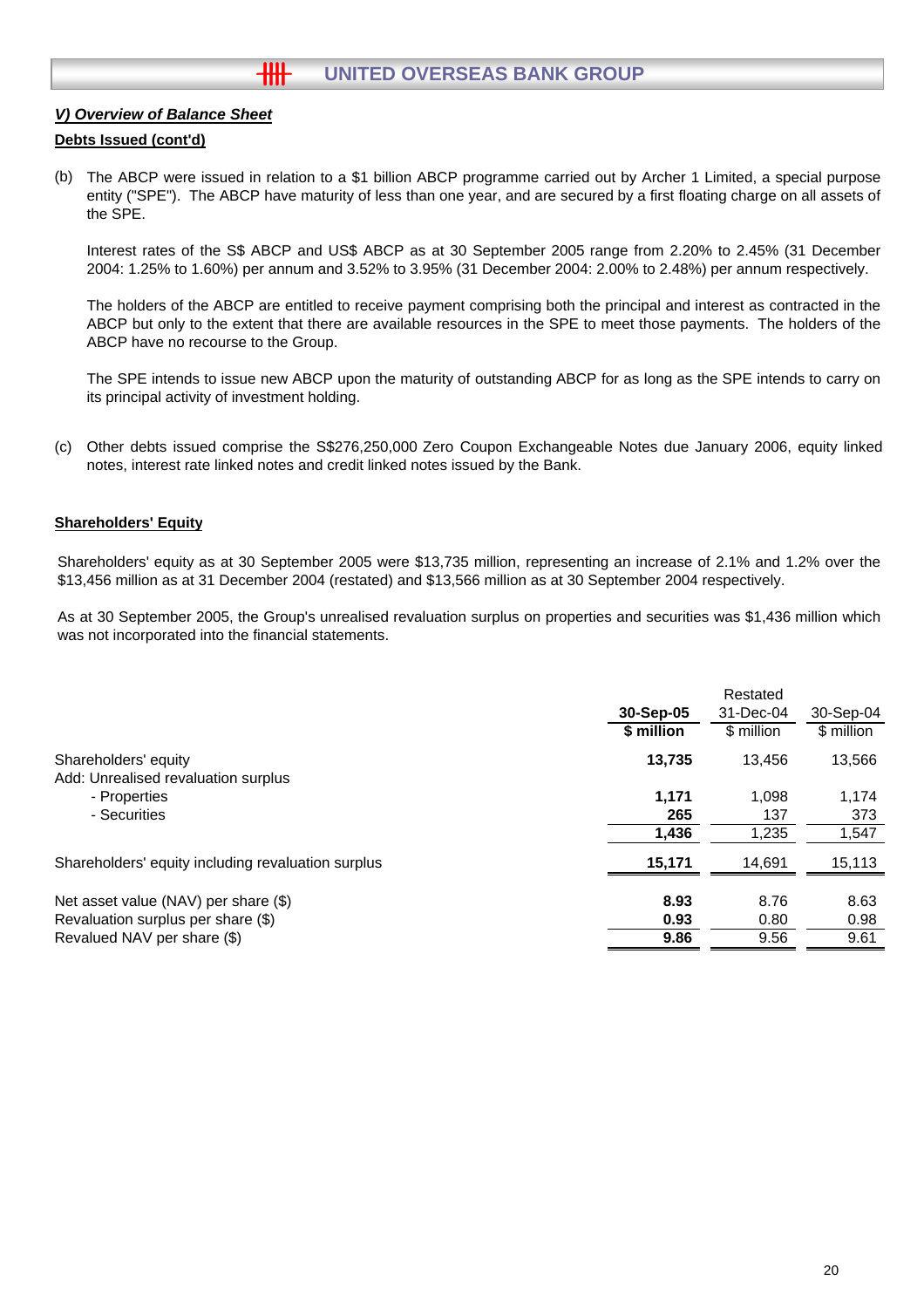## *VI) Capital Adequacy Ratios*

The Group's capital management policy is to maintain a strong capital position to support its growth, both organically and through acquisitions.

As at 30 September 2005, the Group's total Capital Adequacy Ratio ("CAR") of 15.0% was 5.0% points above the minimum of 10% set by Monetary Authority of Singapore ("MAS"). It was 0.5% point and 1.1% points lower than the 15.5% as at 31 December 2004 (restated) and 16.1% as at 30 September 2004 respectively mainly attributed to higher risk-weighted assets.

The Group's tier 1 CAR of 9.9% as at 30 September 2005 was 2.9% points higher than the minimum of 7% set by MAS. Compared to the tier 1 CAR of 10.8% as at 31 December 2004 (restated) and 11.3% as at 30 September 2004, it had decreased 0.9% point and 1.4% points respectively mainly due to the enlarged riskweighted assets.

|                                                 | Restated   |            |            |  |  |
|-------------------------------------------------|------------|------------|------------|--|--|
|                                                 | 30-Sep-05  | 31-Dec-04  | 30-Sep-04  |  |  |
|                                                 | \$ million | \$ million | \$ million |  |  |
| <b>Capital</b>                                  |            |            |            |  |  |
| <b>Tier 1 Capital</b>                           |            |            |            |  |  |
| Share capital                                   | 1,538      | 1,536      | 1,573      |  |  |
| Disclosed reserves / other                      | 11,897     | 11,751     | 12,073     |  |  |
| Deduction of goodwill                           | (4,029)    | (4,008)    | (3,938)    |  |  |
|                                                 | 9,406      | 9,279      | 9,708      |  |  |
| <b>Upper Tier 2 Capital</b>                     |            |            |            |  |  |
| Cumulative collective impairment / other        | 1,191      | 1,077      | 1,080      |  |  |
| Subordinated notes                              | 5,643      | 5,593      | 5,663      |  |  |
|                                                 | 6,834      | 6,670      | 6,743      |  |  |
|                                                 |            |            |            |  |  |
| Deductions from Tier 1 and Upper Tier 2 Capital | (2,032)    | (2,623)    | (2,590)    |  |  |
|                                                 |            |            |            |  |  |
| <b>Total capital</b>                            | 14,208     | 13,326     | 13,861     |  |  |
| Risk-weighted assets (including market risk)    | 94,574     | 85,700     | 85,927     |  |  |
| <b>Capital adequacy ratios</b>                  |            |            |            |  |  |
| Tier 1 capital                                  | 9.9%       | 10.8%      | 11.3%      |  |  |
| <b>Total capital</b>                            | 15.0%      | 15.5%      | 16.1%      |  |  |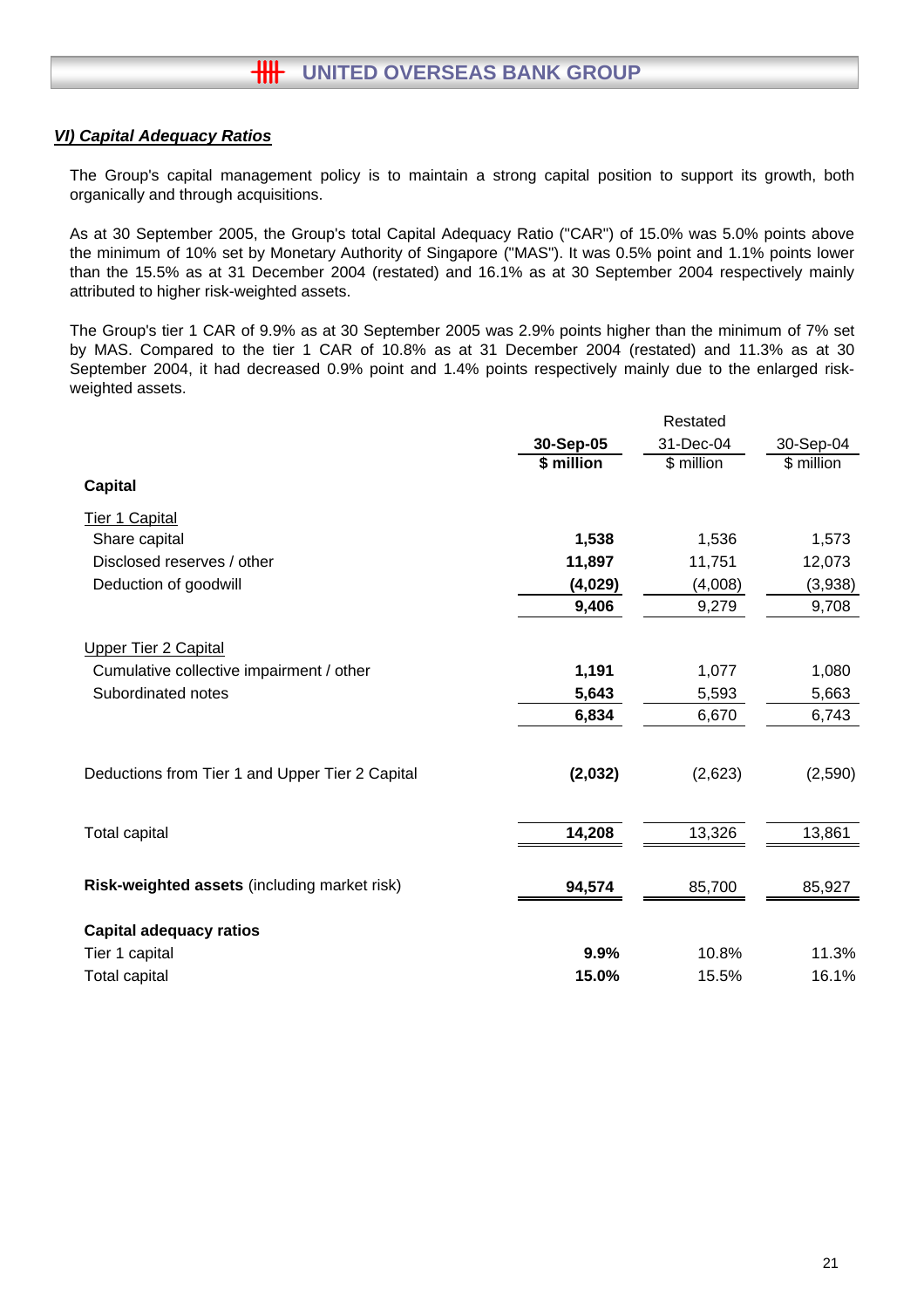#### $H$ **UNITED OVERSEAS BANK GROUP**

## *VII) Exposure by Country of Operations*

The Group's total direct net exposure to the countries outside Singapore where it has a presence amounted to \$52.6 billion or 37.7% of Group assets as at 30 September 2005. This represents an increase of 7.2% over the \$49.1 billion as at 31 December 2004 (restated) and 13.3% over the \$46.5 billion as at 30 September 2004.

#### **Exposure to countries outside Singapore (where UOB Group has a presence)**

|                                                                      |                         |                          |                         |                                                 |                            |                                                                  |                            |                                  | \$ million                       |  |
|----------------------------------------------------------------------|-------------------------|--------------------------|-------------------------|-------------------------------------------------|----------------------------|------------------------------------------------------------------|----------------------------|----------------------------------|----------------------------------|--|
|                                                                      | Loans to                |                          |                         |                                                 |                            | Less: Loans to                                                   |                            | <b>Net Exposure</b>              |                                  |  |
|                                                                      | Non-<br><b>Bank</b>     | <b>Bank</b>              | <b>Government</b>       | <b>Investments</b>                              | <b>Total</b>               | / Investments in<br><b>Subsidiaries &amp;</b><br><b>Branches</b> | <b>Total</b>               | $%$ of<br>Group<br><b>Assets</b> | Contingent<br><b>Liabilities</b> |  |
| <b>Malaysia</b>                                                      |                         |                          |                         |                                                 |                            |                                                                  |                            |                                  |                                  |  |
| 30-Sep-05                                                            | 7,638                   | 7,937                    | 3,321                   | 1,127                                           | 20,023                     | 3,367                                                            | 16,656                     | 11.9                             | 1,057                            |  |
| 31-Dec-04 (restated)                                                 | 6,939                   | 5,014                    | 3,383                   | 1,056                                           | 16,392                     | 2,137                                                            | 14,255                     | 10.6                             | 1,066                            |  |
| 30-Sep-04                                                            | 7,334                   | 4,979                    | 3,360                   | 819                                             | 16,492                     | 2,412                                                            | 14,080                     | 11.1                             | 1,046                            |  |
| Indonesia<br>30-Sep-05<br>31-Dec-04 (restated)                       | 662<br>448              | 277<br>127               | 234<br>234              | 342<br>288                                      | 1,515<br>1,097             | 50<br>109                                                        | 1,465<br>988               | 1.1<br>0.7                       | 276<br>240                       |  |
| 30-Sep-04                                                            | 477                     | 139                      | 234                     | 263                                             | 1,113                      | 146                                                              | 967                        | 0.8                              | 140                              |  |
| <b>Philippines</b><br>30-Sep-05<br>31-Dec-04 (restated)<br>30-Sep-04 | 187<br>197<br>224       | 67<br>59<br>50           | 92<br>217<br>236        | $\mathbf 2$<br>$\overline{c}$<br>$\overline{2}$ | 348<br>475<br>512          | 64<br>50<br>40                                                   | 284<br>425<br>472          | 0.2<br>0.3<br>0.4                | 36<br>46<br>56                   |  |
| Thailand                                                             |                         |                          |                         |                                                 |                            |                                                                  |                            |                                  |                                  |  |
| 30-Sep-05<br>31-Dec-04 (restated)<br>30-Sep-04                       | 6,498<br>6,564<br>6,330 | 173<br>165<br>142        | 630<br>1,092<br>1,257   | 1,760<br>1,704<br>1,500                         | 9,061<br>9,525<br>9,229    | 1,721<br>1,580<br>1,384                                          | 7,340<br>7,945<br>7,845    | 5.3<br>5.9<br>6.2                | 899<br>993<br>939                |  |
| <b>Greater China</b>                                                 |                         |                          |                         |                                                 |                            |                                                                  |                            |                                  |                                  |  |
| 30-Sep-05                                                            | 2,278                   | 7,083                    | 1,362                   | 492                                             | 11,215                     | 3,054                                                            | 8,161                      | 5.8                              | 698                              |  |
| 31-Dec-04 (restated)                                                 | 2,013                   | 7,007                    | 1,384                   | 461                                             | 10,865                     | 3,907                                                            | 6,958                      | 5.1                              | 571                              |  |
| 30-Sep-04                                                            | 1,944                   | 7,838                    | 1,091                   | 424                                             | 11,297                     | 4,295                                                            | 7,002                      | 5.5                              | 628                              |  |
| Other OECD<br>30-Sep-05<br>31-Dec-04 (restated)<br>30-Sep-04         | 4,343<br>4,919<br>5,174 | 10,371<br>8,580<br>6,689 | 2,649<br>3,018<br>2,171 | 3,876<br>2,717<br>2,501                         | 21,239<br>19,234<br>16,535 | 2,917<br>943<br>685                                              | 18,322<br>18,291<br>15,850 | 13.1<br>13.6<br>12.5             | 1,250<br>1,015<br>1,075          |  |
| <b>Other</b>                                                         |                         |                          |                         |                                                 |                            |                                                                  |                            |                                  |                                  |  |
| 30-Sep-05                                                            | 334                     | 234                      | 19                      |                                                 | 587                        | 176                                                              | 411                        | 0.3                              | 85                               |  |
| 31-Dec-04 (restated)<br>30-Sep-04                                    | 183<br>193              | 121<br>146               | 19<br>18                | 5                                               | 328<br>357                 | 68<br>108                                                        | 260<br>249                 | 0.2<br>0.2                       | 74<br>49                         |  |
| <b>Grand Total</b><br>30-Sep-05                                      | 21,940                  | 26,142                   | 8,307                   | 7,599                                           | 63,988                     | 11,349                                                           | 52,639                     | 37.7                             | 4,301                            |  |
| 31-Dec-04 (restated)<br>30-Sep-04                                    | 21,263<br>21,676        | 21,073<br>19,983         | 9,347<br>8,367          | 6,233<br>5,509                                  | 57,916<br>55,535           | 8,794<br>9,070                                                   | 49,122<br>46,465           | 36.4<br>36.7                     | 4,005<br>3,933                   |  |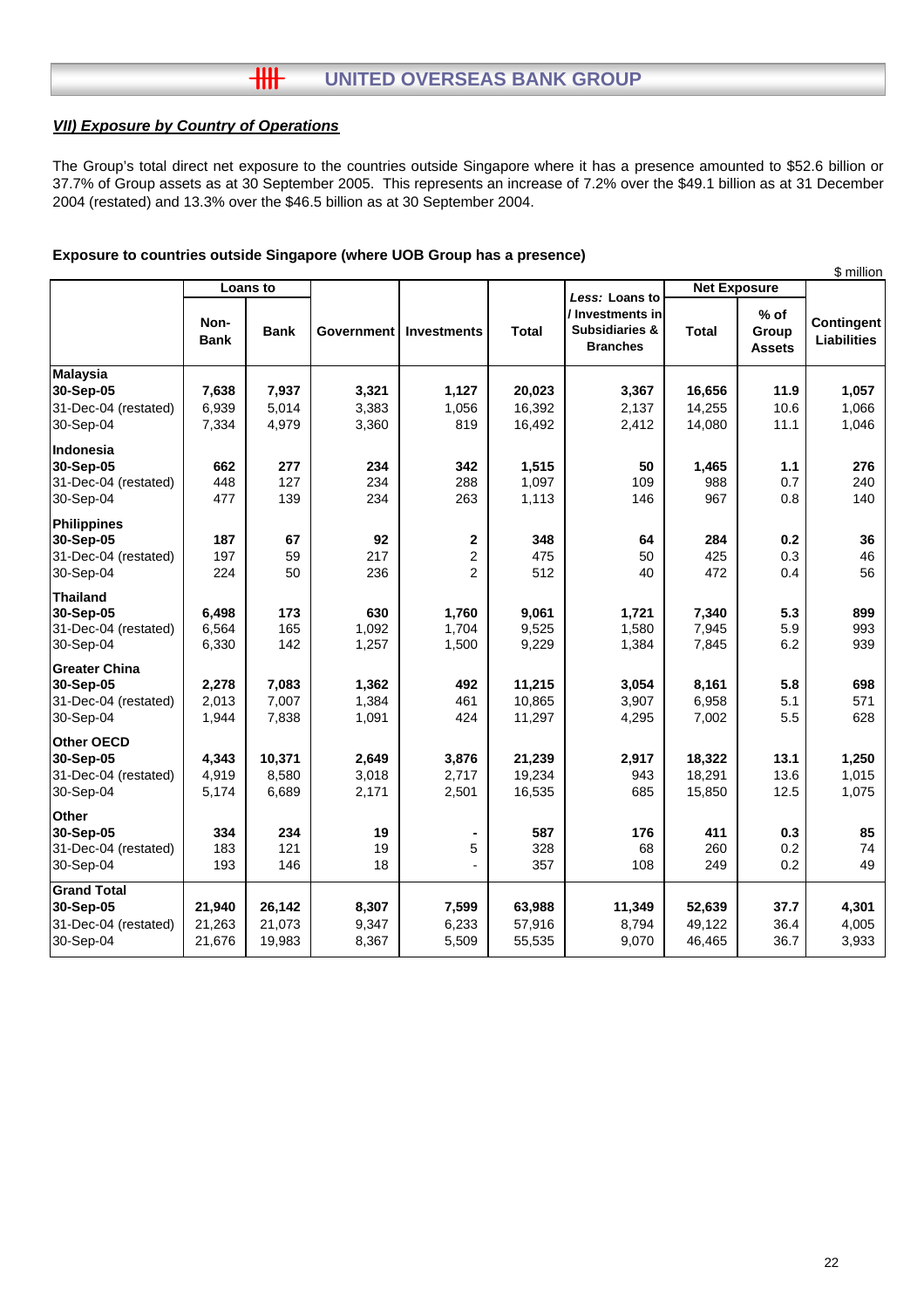# **HH** UNITED OVERSEAS BANK GROUP

## *VII) Exposure by Country of Operations*

At the country level, direct net exposure to Malaysia where the Group has a long-standing presence, remained the largest at \$16.7 billion or 11.9% of Group assets, followed by Thailand at \$7.3 billion and Australia at \$4.4 billion.

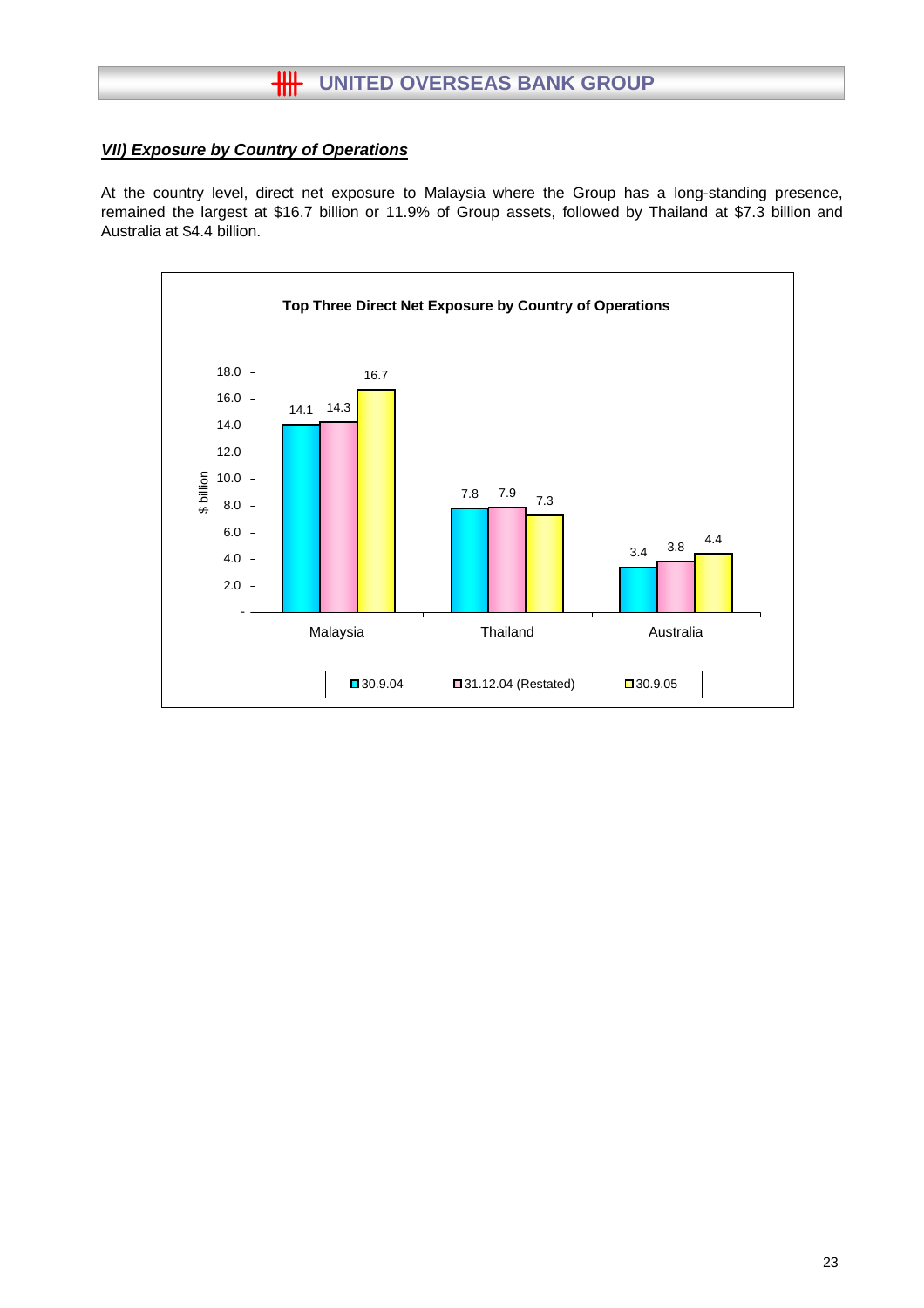# **HH** UNITED OVERSEAS BANK GROUP

## **UNAUDITED CONSOLIDATED BALANCE SHEET**

|                                                                                              |            |            | Restated   |            |            |
|----------------------------------------------------------------------------------------------|------------|------------|------------|------------|------------|
|                                                                                              | 30-Sep-05  | 30-Jun-05  | 31-Dec-04  | 31-Dec-04  | 30-Sep-04  |
|                                                                                              | \$ million | \$ million | \$ million | \$ million | \$ million |
|                                                                                              |            |            |            |            |            |
| <b>Share Capital and Reserves</b>                                                            |            |            |            |            |            |
| Share capital                                                                                | 1,538      | 1,538      | 1,536      | 1,536      | 1,573      |
| Capital reserves                                                                             | 4,398      | 4,404      | 4,421      | 4,250      | 4,215      |
| Statutory reserves                                                                           | 2,922      | 2,922      | 2,922      | 2,922      | 2,860      |
| Revenue reserves                                                                             | 4,667      | 4,451      | 4,453      | 4,607      | 4,793      |
| Share of reserves of associates                                                              | 210        | 202        | 123        | 123        | 126        |
| Shareholders' equity                                                                         | 13,735     | 13,517     | 13,456     | 13,439     | 13,566     |
| Minority interests                                                                           | 118        | 161        | 156        | 148        | 237        |
| <b>Total equity</b>                                                                          | 13,852     | 13,678     | 13,612     | 13,587     | 13,803     |
| <b>Liabilities</b>                                                                           |            |            |            |            |            |
| Deposits of non-bank customers                                                               | 83,341     | 80,475     | 78,951     | 79,019     | 77,373     |
| Deposits and balances of banks and agents                                                    | 27,949     | 28,415     | 28,194     | 28,194     | 23,128     |
| <b>Total deposits</b>                                                                        | 111,290    | 108,890    | 107,145    | 107,213    | 100,501    |
| Bills and drafts payable                                                                     | 294        | 486        | 256        | 256        | 324        |
| Other liabilities                                                                            | 7,011      | 6,385      | 6,626      | 6,733      | 4,695      |
| Debts issued                                                                                 | 7,346      | 7,417      | 7,136      | 7,089      | 7,243      |
| <b>Total liabilities</b>                                                                     | 125,940    | 123,179    | 121,163    | 121,292    | 112,763    |
| <b>Total equity and liabilities</b>                                                          | 139,792    | 136,856    | 134,776    | 134,879    | 126,566    |
|                                                                                              |            |            |            |            |            |
| <b>Assets</b>                                                                                |            |            |            |            |            |
|                                                                                              |            |            |            |            |            |
| Cash, balances and placements with central banks                                             | 11,059     | 12,417     | 11,653     | 11,653     | 9,062      |
| Singapore Government treasury bills and securities                                           | 7,671      | 7,039      | 7,793      | 7,772      | 6,257      |
| Other government treasury bills and securities                                               | 2,339      | 2,003      | 1,984      | 1,975      | 2,248      |
| <b>Trading securities</b>                                                                    | 464        | 408        | 431        | 439        | 588        |
| Placements and balances with banks and agents<br>Loans and advances including trade bills to | 29,281     | 26,965     | 26,726     | 26,726     | 24,112     |
| non-bank customers                                                                           | 65,739     | 64,623     | 64,188     | 64,300     | 64,489     |
| Other assets                                                                                 | 6,269      | 5,560      | 5,699      | 5,964      | 3,958      |
| Investment securities                                                                        | 9,112      | 10,069     | 8,861      | 8,609      | 8,498      |
| Assets held for sale                                                                         | 817        | 819        |            |            |            |
| Investments in associates                                                                    | 1,348      | 1,313      | 1,702      | 1,702      | 1,689      |
| <b>Fixed assets</b>                                                                          | 1,797      | 1,817      | 1,862      | 1,862      | 1,865      |
| Goodwill                                                                                     | 3,896      | 3,822      | 3,876      | 3,876      | 3,800      |
| <b>Total assets</b>                                                                          | 139,792    | 136,856    | 134,776    | 134,879    | 126,566    |
|                                                                                              |            |            |            |            |            |
| <b>Off-Balance Sheet Items</b>                                                               |            |            |            |            |            |
| <b>Contingent liabilities</b>                                                                | 11,071     | 10,650     | 10,001     | 10,001     | 10,076     |
| Derivative financial instruments                                                             | 629,169    | 555,901    | 278,086    | 278,086    | 278,339    |
| Commitments                                                                                  | 43,811     | 41,556     | 39,276     | 39,276     | 43,271     |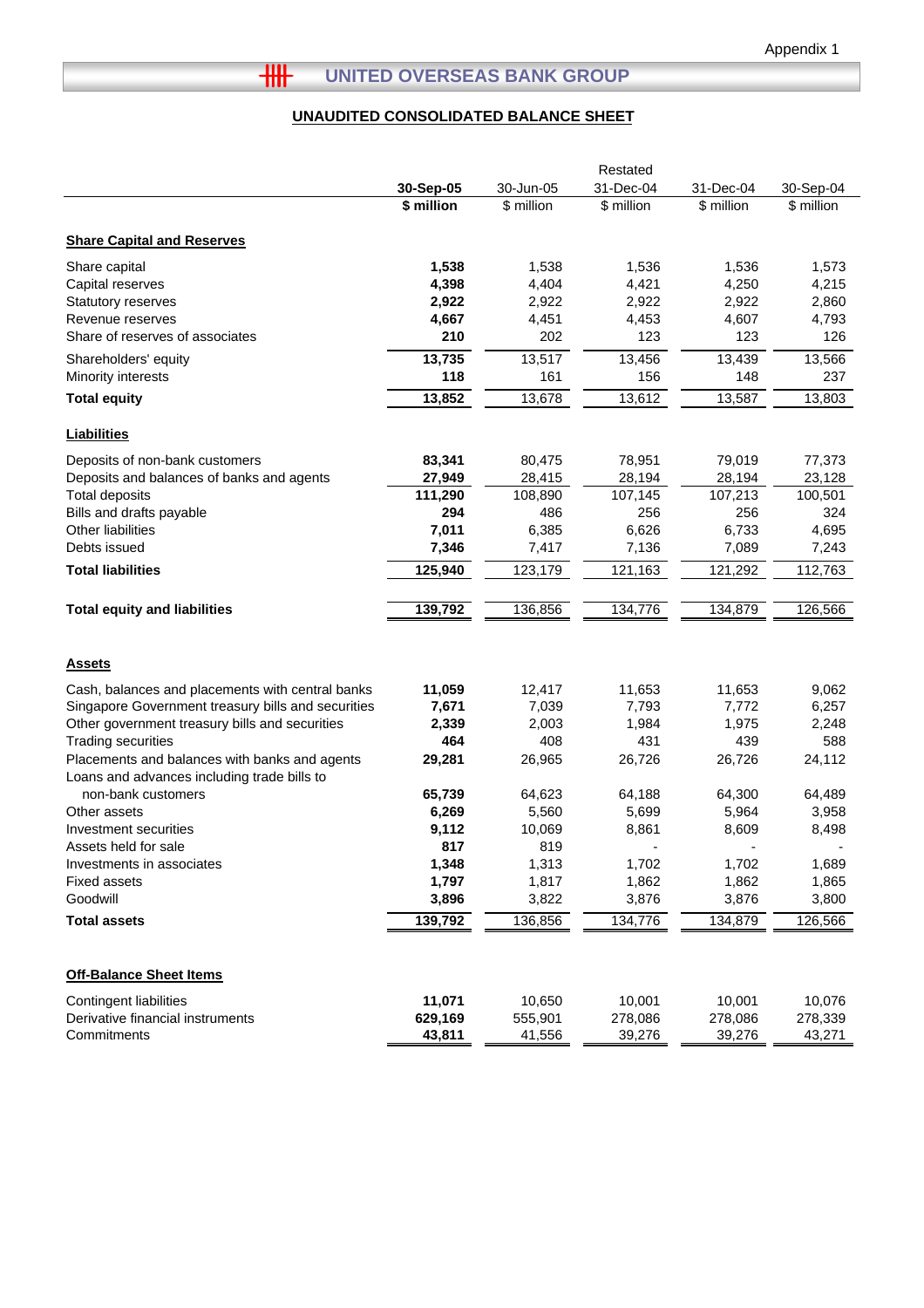# **THE UNITED OVERSEAS BANK GROUP**

## **UNAUDITED CONSOLIDATED STATEMENT OF CHANGES IN EQUITY**

|                                                                                                                                 | <b>Share</b>   |                                   |                                     |                            | Share of<br><b>Reserves</b><br>of | <b>Total</b><br>Shareholders' |                                    | <b>Total</b>   |
|---------------------------------------------------------------------------------------------------------------------------------|----------------|-----------------------------------|-------------------------------------|----------------------------|-----------------------------------|-------------------------------|------------------------------------|----------------|
|                                                                                                                                 | <b>Capital</b> | <b>Capital</b><br><b>Reserves</b> | <b>Statutory</b><br><b>Reserves</b> | Revenue<br><b>Reserves</b> | <b>Associates</b>                 | <b>Equity</b>                 | <b>Minority</b><br><b>Interest</b> | <b>Equity</b>  |
|                                                                                                                                 | \$ million     | \$ million                        | \$ million                          | \$ million                 | \$ million                        | \$ million                    | \$ million                         | \$ million     |
| Balance at 1 January 2005                                                                                                       |                |                                   |                                     |                            |                                   |                               |                                    |                |
| As previously reported                                                                                                          | 1,536          | 4,250                             | 2,922                               | 4,607                      | 123                               | 13,439                        | 148                                | 13,587         |
| <b>Adjustments due to FRS39</b>                                                                                                 |                | 171                               |                                     | (154)                      |                                   | 17                            | 8                                  | 25             |
| As restated                                                                                                                     | 1,536          | 4,421                             | 2,922                               | 4,453                      | 123                               | 13,456                        | 156                                | 13,612         |
| Net profit for the financial period                                                                                             |                |                                   |                                     | 1,277                      |                                   | 1,277                         | 17                                 | 1,295          |
| Differences arising from currency<br>translation of financial<br>statements of foreign branches,<br>subsidiaries and associates |                | 20                                |                                     |                            |                                   | 20                            | (1)                                | 19             |
| Group's share of reserves of<br>associates                                                                                      |                |                                   |                                     | 26                         | 86                                | 112                           |                                    | 112            |
| Other adjustments                                                                                                               | $\blacksquare$ | (60)                              |                                     | $\bullet^*$                |                                   | (60)                          | $0^*$                              | (59)           |
| Total recognised gains / (losses)<br>for the financial period                                                                   |                | (39)                              |                                     | 1,303                      | 86                                | 1,350                         | 16                                 | 1,366          |
| <b>Change in minority interests</b>                                                                                             |                |                                   | $\blacksquare$                      |                            | $\blacksquare$                    | $\blacksquare$                | (50)                               | (50)           |
| <b>Dividends</b>                                                                                                                |                |                                   |                                     | (1,089)                    |                                   | (1,089)                       | (4)                                | (1,093)        |
| Issue of shares upon exercise of<br>options                                                                                     | 1              | 16                                |                                     |                            |                                   | 17                            |                                    | 17             |
| Balance at 30 September 2005                                                                                                    | 1,538          | 4,398                             | 2,922                               | 4,667                      | 210                               | 13,735                        | $\overline{118}$                   | 13,852         |
|                                                                                                                                 |                |                                   |                                     |                            |                                   |                               |                                    |                |
| Balance at 1 January 2004                                                                                                       | 1,572          | 4,242                             | 2,860                               | 4,465                      | 143                               | 13,282                        | 155                                | 13,437         |
| Net profit for the financial period                                                                                             |                |                                   |                                     | 1,076                      |                                   | 1,076                         | 12                                 | 1,088          |
| Differences arising from currency<br>translation of financial statements<br>of foreign branches, subsidiaries                   |                |                                   |                                     |                            |                                   |                               |                                    |                |
| and associates                                                                                                                  |                | (32)                              |                                     |                            |                                   | (32)                          | (2)                                | (34)           |
| Group's share of reserves of<br>associates                                                                                      |                |                                   |                                     |                            | (16)                              | (16)                          |                                    | (16)           |
| Other adjustments                                                                                                               |                | 2                                 |                                     | 1                          | (1)                               | $\overline{c}$                | $0^*$                              | $\overline{c}$ |
| Total recognised gains / (losses)<br>for the financial period                                                                   |                | (31)                              |                                     | 1,077                      | (18)                              | 1,029                         | 10                                 | 1,039          |
| Net transfer to revenue reserves                                                                                                |                | (5)                               |                                     | 5                          |                                   |                               |                                    |                |
| Change in minority interests                                                                                                    |                |                                   |                                     |                            |                                   |                               | 75                                 | 75             |
| <b>Dividends</b>                                                                                                                |                |                                   |                                     | (755)                      |                                   | (755)                         | (3)                                | (758)          |
| Issue of shares upon exercise of<br>options                                                                                     | 1              | 9                                 |                                     |                            |                                   | 10                            |                                    | 10             |
| Balance at 30 September 2004                                                                                                    | 1,573          | 4,215                             | 2,860                               | 4,793                      | 126                               | 13,566                        | 237                                | 13,803         |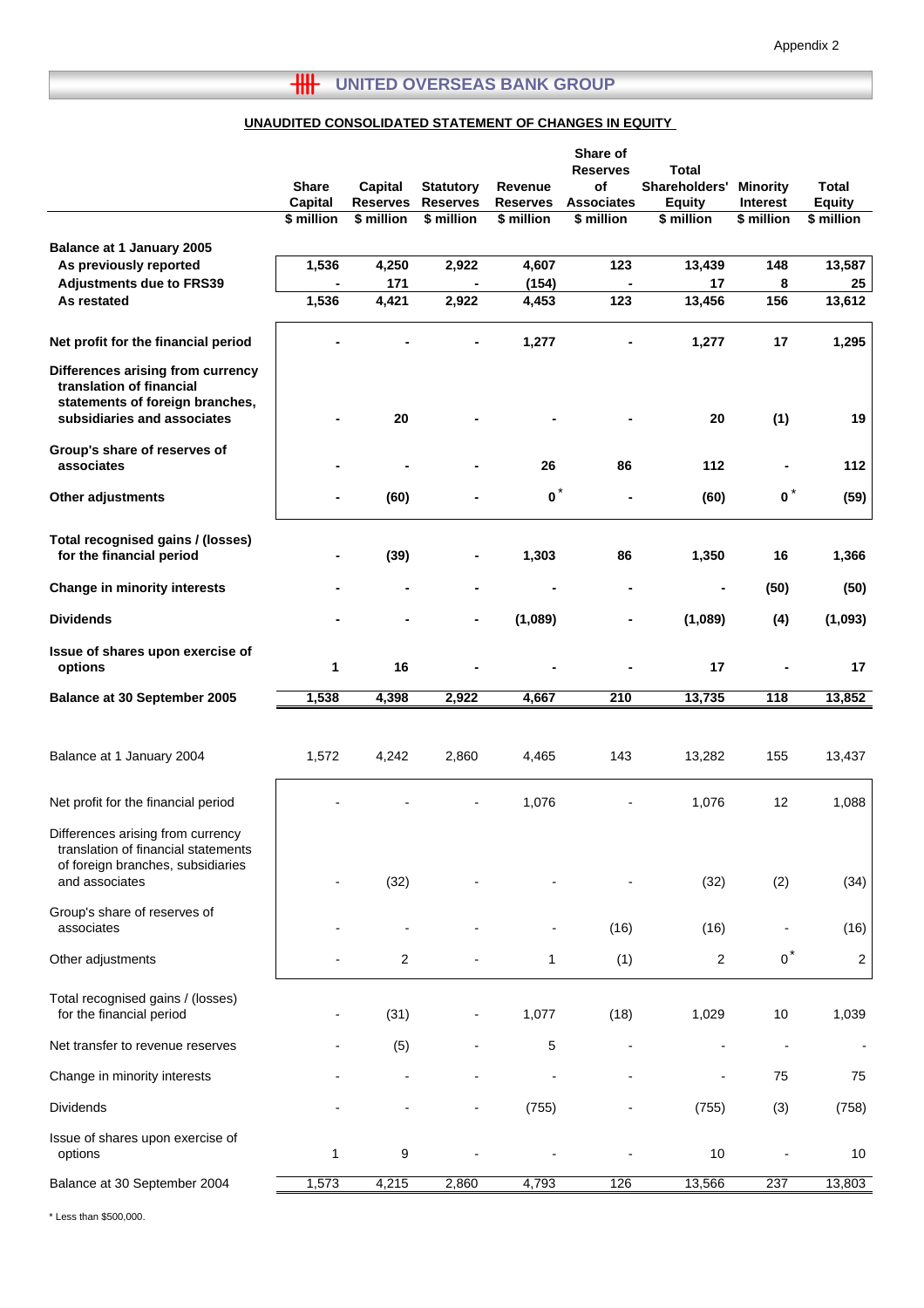# **THE UNITED OVERSEAS BANK GROUP**

#### **UNAUDITED CONSOLIDATED STATEMENT OF CHANGES IN EQUITY**

|                                                                                                                                 | <b>Share</b><br>Capital<br>\$ million | <b>Capital</b><br><b>Reserves</b><br>\$ million | <b>Statutory</b><br>\$ million | Revenue<br>\$ million | Share of<br><b>Reserves</b><br>of<br>Reserves Reserves Associates<br>\$ million | <b>Total</b><br>Shareholders'<br><b>Equity</b><br>\$ million | <b>Minority</b><br><b>Interest</b><br>\$ million | <b>Total</b><br><b>Equity</b><br>\$ million |
|---------------------------------------------------------------------------------------------------------------------------------|---------------------------------------|-------------------------------------------------|--------------------------------|-----------------------|---------------------------------------------------------------------------------|--------------------------------------------------------------|--------------------------------------------------|---------------------------------------------|
| Balance at 1 July 2005                                                                                                          | 1,538                                 | 4,404                                           | 2,922                          | 4,451                 | 202                                                                             | 13,517                                                       | 161                                              | 13,678                                      |
|                                                                                                                                 |                                       |                                                 |                                |                       |                                                                                 |                                                              |                                                  |                                             |
| Net profit for the financial period                                                                                             |                                       |                                                 |                                | 463                   |                                                                                 | 463                                                          | $\overline{7}$                                   | 470                                         |
| Differences arising from currency<br>translation of financial<br>statements of foreign branches,<br>subsidiaries and associates |                                       | 14                                              |                                |                       |                                                                                 | 14                                                           | $\mathbf{0}$                                     | 14                                          |
| Group's share of reserves of<br>associates                                                                                      |                                       |                                                 |                                | $\bullet^*$           | $\overline{7}$                                                                  | $\overline{7}$                                               |                                                  | $\overline{7}$                              |
| Other adjustments                                                                                                               |                                       | (20)                                            |                                | $(0)*$                |                                                                                 | (20)                                                         | $\mathbf{0}^*$                                   | (20)                                        |
| Total recognised gains / (losses)<br>for the financial period                                                                   |                                       | (6)                                             | $\blacksquare$                 | 463                   | $\overline{\mathbf{r}}$                                                         | 464                                                          | $\overline{7}$                                   | 471                                         |
| Change in minority interests                                                                                                    |                                       | $\blacksquare$                                  | $\blacksquare$                 | -                     | ۰                                                                               |                                                              | (50)                                             | (50)                                        |
| <b>Dividends</b>                                                                                                                |                                       |                                                 |                                | (246)                 |                                                                                 | (246)                                                        | (1)                                              | (247)                                       |
| Issue of shares upon exercise of<br>options                                                                                     | $\mathbf{o}^*$                        | $\mathbf{o}^*$                                  |                                |                       |                                                                                 | $\mathbf{o}^*$                                               |                                                  | $\mathbf{0}^*$                              |
| <b>Balance at 30 September 2005</b>                                                                                             | 1,538                                 | 4,398                                           | 2,922                          | 4,667                 | 210                                                                             | 13,735                                                       | 118                                              | 13,852                                      |
| Balance at 1 July 2004                                                                                                          | 1,572                                 | 4,221                                           | 2,860                          | 4,671                 | 126                                                                             | 13,450                                                       | 169                                              | 13,619                                      |
| Net profit for the financial period                                                                                             |                                       |                                                 |                                | 371                   |                                                                                 | 371                                                          | 6                                                | 377                                         |
| Differences arising from currency<br>translation of financial statements<br>of foreign branches, subsidiaries<br>and associates |                                       | (13)                                            |                                |                       |                                                                                 | (13)                                                         | (1)                                              | (14)                                        |
| Group's share of reserves of<br>associates                                                                                      |                                       |                                                 |                                |                       | $\overline{c}$                                                                  | $\overline{2}$                                               |                                                  | $\overline{2}$                              |
| Other adjustments                                                                                                               |                                       | 2                                               |                                | $\overline{c}$        | (2)                                                                             | $\overline{\mathbf{c}}$                                      |                                                  | $\overline{2}$                              |
| Total recognised gains / (losses)<br>for the financial period                                                                   |                                       | (12)                                            |                                | 373                   | (0)                                                                             | 361                                                          | 5                                                | 367                                         |
| Change in minority interests                                                                                                    |                                       |                                                 | $\blacksquare$                 |                       |                                                                                 |                                                              | 63                                               | 63                                          |
| <b>Dividends</b>                                                                                                                |                                       |                                                 | $\overline{a}$                 | (252)                 |                                                                                 | (252)                                                        | $(0)*$                                           | (252)                                       |
| Issue of shares upon exercise of<br>options                                                                                     | 1                                     | 6                                               |                                |                       |                                                                                 | 6                                                            |                                                  | 6                                           |
| Balance at 30 September 2004                                                                                                    | 1,573                                 | 4,215                                           | 2,860                          | 4,793                 | 126                                                                             | 13,566                                                       | 237                                              | 13,803                                      |